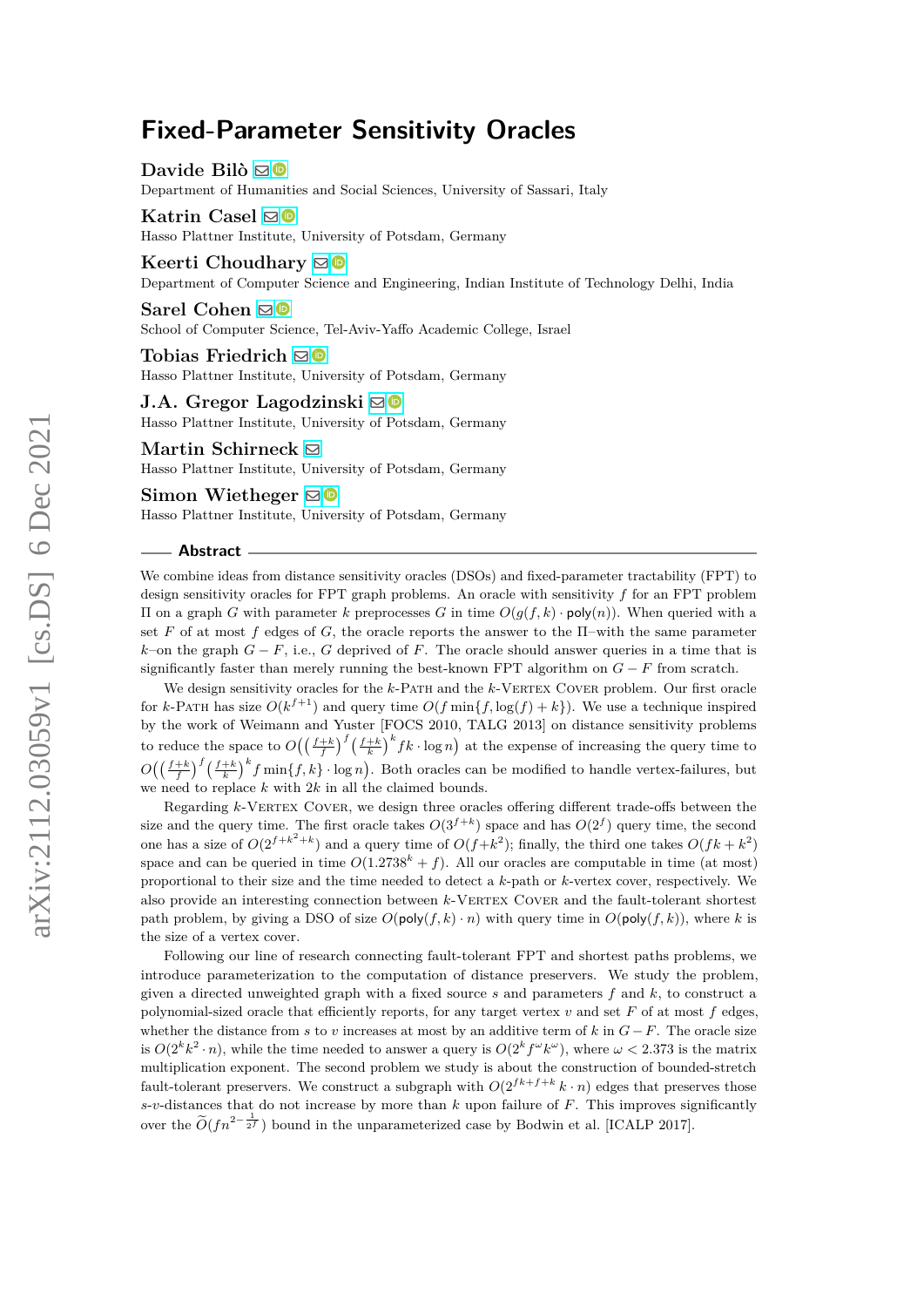**2012 ACM Subject Classification** Theory of computation → Data structures design and analysis; Theory of computation  $\rightarrow$  Fixed parameter tractability; Mathematics of computing  $\rightarrow$  Graph algorithms

**Keywords and phrases** data structures, distance preservers, distance sensitivity oracles, fault tolerance, fixed-parameter tractability, *k*-path, vertex cover

**Funding** *Davide Bilò*: This work was partially supported by the Research Grant FBS2016\_BILO, funded by "Fondazione di Sardegna" in 2016.

# **1 Introduction**

There is a large amount of research in computer science that is devoted to the problems of computing shortest paths and distances in graphs that are subject to a small number of transient failures (see  $[1, 6, 7, 8, 18, 19, 26, 27, 28, 30, 34]$  $[1, 6, 7, 8, 18, 19, 26, 27, 28, 30, 34]$  $[1, 6, 7, 8, 18, 19, 26, 27, 28, 30, 34]$  $[1, 6, 7, 8, 18, 19, 26, 27, 28, 30, 34]$  $[1, 6, 7, 8, 18, 19, 26, 27, 28, 30, 34]$  $[1, 6, 7, 8, 18, 19, 26, 27, 28, 30, 34]$  $[1, 6, 7, 8, 18, 19, 26, 27, 28, 30, 34]$  $[1, 6, 7, 8, 18, 19, 26, 27, 28, 30, 34]$  $[1, 6, 7, 8, 18, 19, 26, 27, 28, 30, 34]$  $[1, 6, 7, 8, 18, 19, 26, 27, 28, 30, 34]$  $[1, 6, 7, 8, 18, 19, 26, 27, 28, 30, 34]$  $[1, 6, 7, 8, 18, 19, 26, 27, 28, 30, 34]$  $[1, 6, 7, 8, 18, 19, 26, 27, 28, 30, 34]$  $[1, 6, 7, 8, 18, 19, 26, 27, 28, 30, 34]$  $[1, 6, 7, 8, 18, 19, 26, 27, 28, 30, 34]$  $[1, 6, 7, 8, 18, 19, 26, 27, 28, 30, 34]$  $[1, 6, 7, 8, 18, 19, 26, 27, 28, 30, 34]$  $[1, 6, 7, 8, 18, 19, 26, 27, 28, 30, 34]$  $[1, 6, 7, 8, 18, 19, 26, 27, 28, 30, 34]$  $[1, 6, 7, 8, 18, 19, 26, 27, 28, 30, 34]$  $[1, 6, 7, 8, 18, 19, 26, 27, 28, 30, 34]$  and the references therein). These problems usually ask to compute suitable subgraphs, a.k.a. *fault-tolerant spanners*, of the input graph that preserve (approximate) shortest paths even in the presence of edge/vertex failures, or to design data structures, a.k.a *distance sensitivity oracles* (DSOs), that can quickly report such shortest paths when they are queried. In particular DSOs are extremely useful in all those scenarios where we promptly need to retrieve shortest paths in fault-prone networks every time new transient faults are detected. As one would expect, depending on the specific problem we are looking for, there are tradeoffs among the time needed by the precomputation algorithm to build the DSO and the time and space required by the DSO to answer to a query.

Most of the research on fault-tolerant spanners and DSOs has focused on the prominent case in which the maximum number of faulty network components observed at any time is a parameter that is independent of the input size.

In this work, we combine ideas from DSOs and fixed-parameter tractability to design sensitivity oracles (SOs) for fixed-parameter tractable (FPT) problems on graphs. More precisely, in the *f*-edge (resp., *f*-vertex) fault-tolerant SO for an FPT problem Π, we are given an instance  $\Pi(G, k)$  of  $\Pi$ , where G is the *n*-vertex input graph and k is the parameter, and we want to develop a preprocessing algorithm that builds a data-structure (the oracle) that, when queried on a set  $F$  of at most  $f$  edges (resp., vertices), is able to report the solution of the FPT problem instance  $\Pi(G-F, k)$ , where  $G-F$  denotes the graph  $G$  deprived of the edges (resp., vertices) in *F*.

The three important parameters for which we want to find good tradeoffs are (i) the time needed by the query algorithm, (ii) the running time of the preprocessing algorithm, and (iii) the size of the oracle. The goal of this paper is to exploit the power of FPT techniques to build fault-tolerant SOs with the following properties. (1) They can answer to queries in a time that is significantly faster than the one required by merely running the best-known FPT algorithm for  $\Pi$  on the instance  $\Pi(G - F, k)$ . (2) Both the running time of the preprocessing algorithm and the size of the oracle must be  $O(g(f, k) \cdot \text{poly}(n))$ .

To the best of our knowledge Lochet et al. [\[22\]](#page-17-2) were the first ones who combined ideas from the realm of fixed-parameter tractability to problems related to the computation of fault-tolerant spanners. More precisely, they provided kernels for the problem of computing fault-tolerant  $(S \times S)$ -reachability spanners in directed graphs, where the size of the kernel depends on the number of faults and other graph parameters, like the independence number and the order of strongly connected components. Recently, Misra [\[23\]](#page-17-3) considered a faulttolerant version of the FEEDBACK VERTEX SET problem where a single vertex can fail and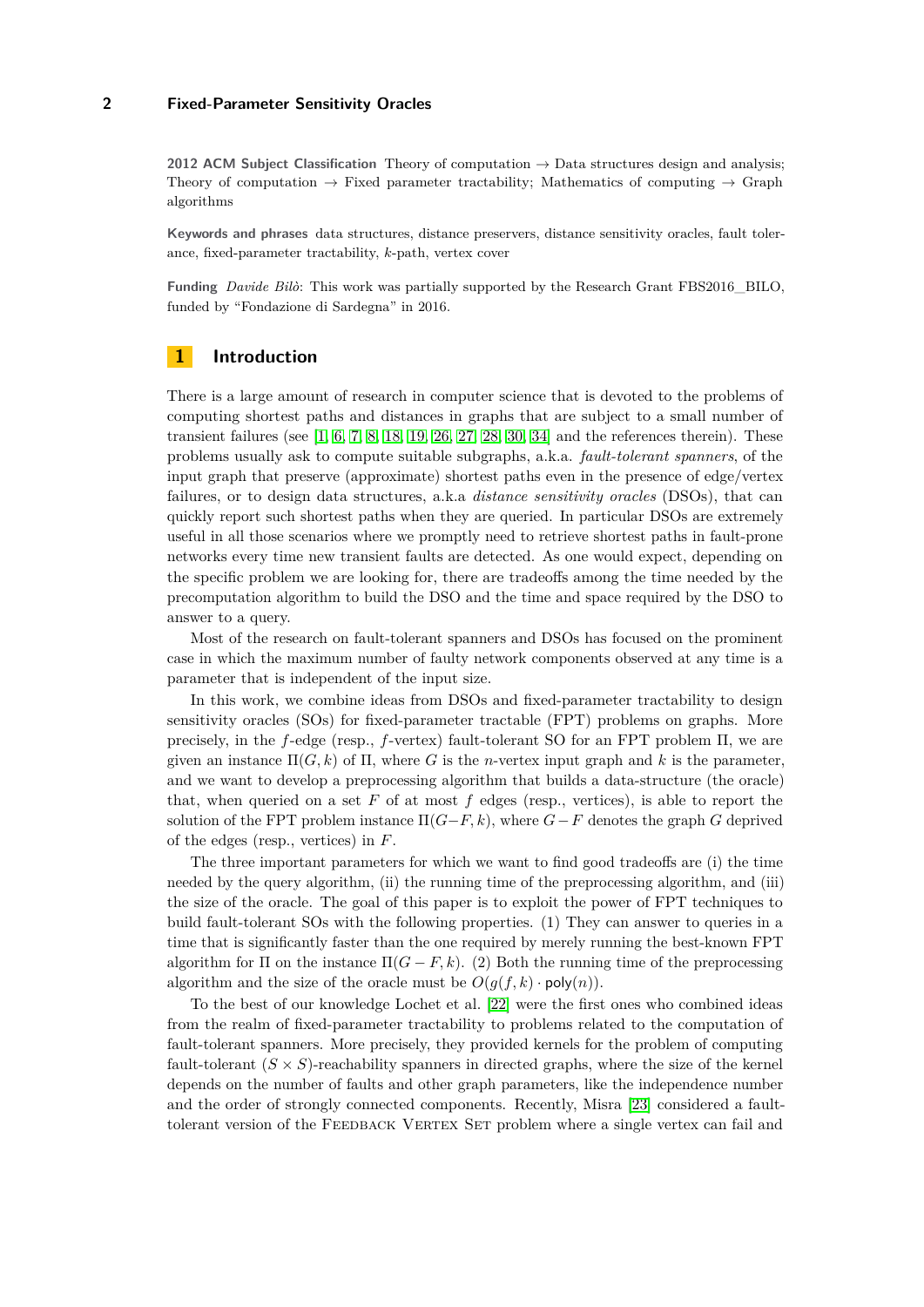solved the problem via an FPT algorithm parameterized by the solution size.

Parameterized approaches have been used for the related setting of dynamic algorithms. The crucial difference between dynamic structures and fault tolerant structures is that in the dynamic setting, changes to the input arrive one by one, and there is no bound *f* on the number of changes. For dynamic structures, one also analyzes update and query time separately. Among the parameterized approaches for dynamic structures, Iwata and Oka [\[21\]](#page-17-4) considered a dynamic setting where both addition and removal of edges are allowed, and addressed problems – parameterized by the solution size – like CLUSTER VERTEX DELETION, FEEDBACK VERTEX SET, CHROMATIC NUMBER and VERTEX COVER. In particular for VERTEX COVER, they use the Buss rule to only store a subgraph of size in  $O(k^2)$  and answer queries independent of *n* in  $O(1.2738<sup>k</sup> + k<sup>3</sup>)$  by running the best parameterized algorithm for VERTEX COVER on this subgraph. For this approach, it is crucial that the input fulfils the promise that updates never create a graph which does not contain a vertex cover bounded by *k*. Alman, Mnich and Vassilevska Williams [\[2\]](#page-16-4) improved this result by not requiring this promise. They further studied a plethora of parameterized problems under updates with the objective to give an update/query time with lowest possible dependency on the input size, i.e., possibly only depending on *k*, or at least depending on a factor of the form  $f(k)n^{o(1)}$ . Among those, they also considered the *k*-PATH problem and give a structure with query time of  $O(k!2^{O(k) \log n})$ . Chen et al. [\[13\]](#page-17-5) developed a dynamic graph structure supporting edge insertions and deletions that in allows to recompute a *k*-path with amortised update  $O(2^{O(k^2)})$  time (plus time for standard graph operations, depending on the data structure).

### **1.1 Our contribution**

We develop *f*-edge/vertex fault-tolerant sensitivity oracles for different FPT problems. The first problem we consider is the well-known *k*-Path problem, which is the decision problem where we want to know whether a (potentially directed) graph *G* contains a simple path on exactly *k* vertices (a.k.a. a *k*-path). We denote the edge fault-tolerant variant of this problem with sensitivity *f* by *f*-EFT-*k*-Path, and *f*-VFT-*k*-Path for the variant with vertex failures. We design two *k*-Path Sensitivity Oracles (*k*-PSOs) for those problems, providing various trade-offs between space requirement<sup>[1](#page-2-0)</sup> of the oracle and its query time. In the following, we only provide the main results for the edge-failure scenario. Similar results can be proved for the case in which we consider vertex faults, although the parameter *k* should then be replaced by  $2k$  $2k$  in all statements.<sup>2</sup>

We obtain the following results for the *f*-EFT-*k*-Path problem (see Section [2](#page-5-0) for the technical details). First we use fault-tolerant lookup trees to design a *k*-Path Sensitivity Oracle whose query time is at most quadratic in *f* and *k* and independent of the size of the input graph. A similar technique has been applied by Chechik et al. [\[11\]](#page-17-6) to design approximate DSOs for multiple edge faults. The query time of our oracle can be adjusted to the relative sizes of *f* and *k*. In every node of the lookup tree, we compute a *k*-path as a witness. For deterministic data structures, we use the algorithm by Tsur [\[31\]](#page-18-5) that computes

<span id="page-2-0"></span><sup>&</sup>lt;sup>1</sup> Throughout this paper, we measure space in the number of machine words on  $O(\log n)$  bits, where *n* is the number of vertices in the input graph.

<span id="page-2-1"></span><sup>&</sup>lt;sup>2</sup> We observe that, once we have a solution that handles only edge failures, we can reuse it to handle also vertex failures because of the following graph transformation. We split every vertex *v* of *G* into two vertices *v*in and *v*out, where the former inherits all in-edges of *v* and the latter all out-edges. The failure of vertex *v* is now equivalent to considering the failure of the edge (*v*in*, v*out). This changes the graph size by at most a constant factor of 2, while the parameter *k* doubles.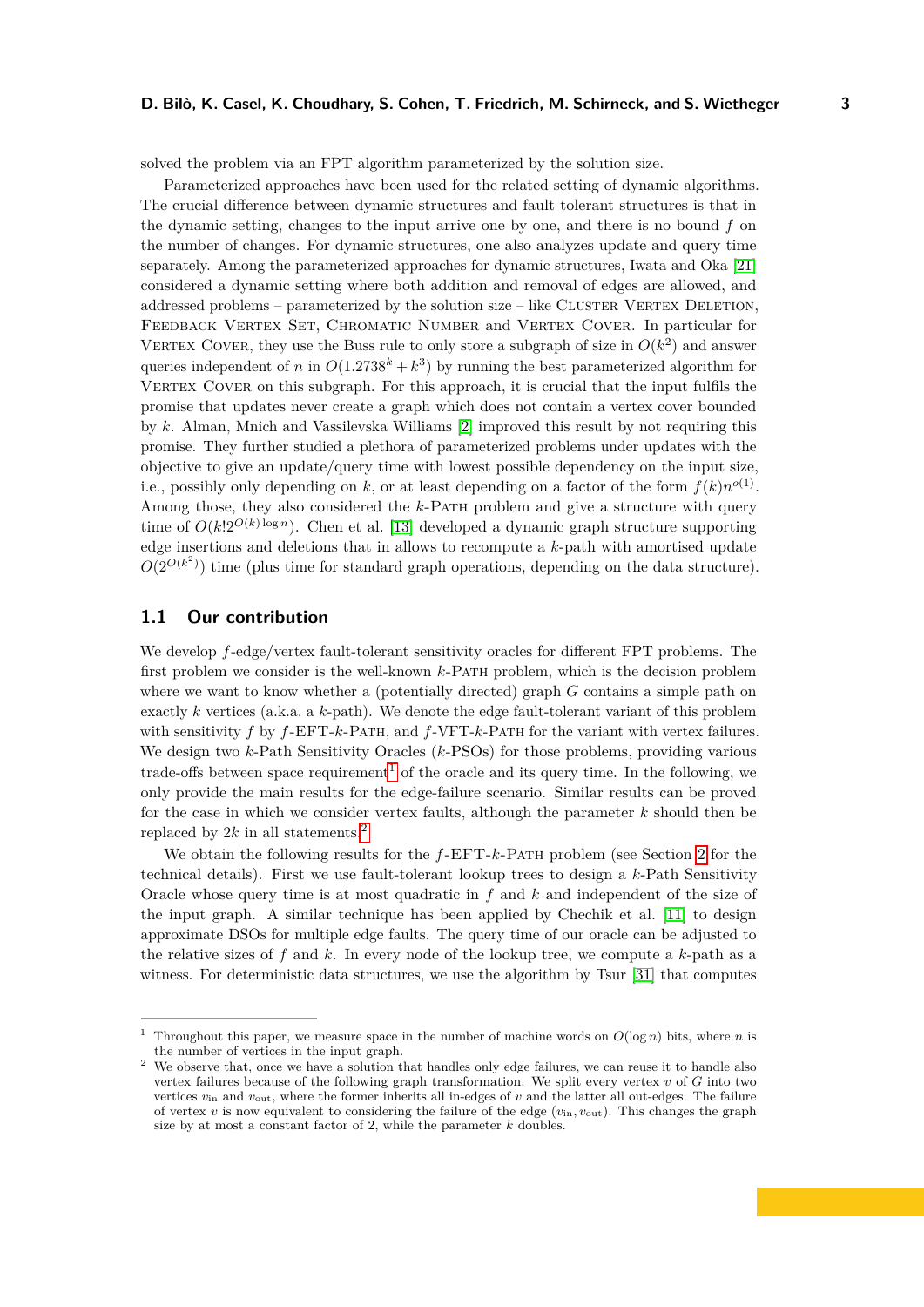a *k*-path in  $O(2.554^k \cdot \text{poly}(n))$  time; if we allow randomization, we can use the current-best randomized algorithm of Williams [\[35\]](#page-18-6) that runs in  $O(2^k \cdot \text{poly}(n))$  time.

<span id="page-3-0"></span> $\blacktriangleright$  **Theorem 1.** *There is a deterministic k-Path Sensitivity Oracle whose size is*  $O(k^{f+1})$ *, with a query time of*  $O(f \cdot \min\{f, \log(f) + k\})$ *. The deterministic preprocessing algorithm that builds the oracle runs in*  $O(k^f 2.554^k \cdot \text{poly}(n))$  *time. If we allow randomization, then the preprocessing algorithm requires*  $O(k^f 2^k \cdot \text{poly}(n))$  *time.* 

We note that the time required to construct the deterministic oracle in [Theorem 1](#page-3-0) favorably compares with those achieved for the more general dynamic setting by Alman, Mnich and Vassilevska Williams [\[2\]](#page-16-4) (query time of *O*(*k*!2*<sup>O</sup>*(*k*) log *n*) even for undirected graphs) and Chen et al. [\[13\]](#page-17-5)  $(O(2^{O(k^2)})$  amortized update time).

Furthermore, inspired by the work of Weimann and Yuster [\[34\]](#page-18-4), we show that the preprocessing time and space of the data structure can be significantly reduced for many ranges of *f* and *k*, at the expense of a larger query time.

<span id="page-3-1"></span>▶ **Theorem 2.** *There is a randomized k-PSO whose size is*  $O((\frac{f+k}{f})^f(\frac{f+k}{k})^k f k \log n)$ , with *a* query time of  $O\left(\left(\frac{f+k}{f}\right)^f\left(\frac{f+k}{k}\right)^kf\min\{f,k\}\log n\right)$ . The time needed by the preprocessing *algorithm to build the oracle is*  $O\left(\left(\frac{f+k}{f}\right)^f\left(\frac{f+k}{k}\right)^kf2^k \text{poly}(n)\right)$ .

Note that the expression  $\left(\frac{f+k}{f}\right)^f \left(\frac{f+k}{k}\right)^k$  is maximum for  $f = k$ , where it defaults to  $2^{f+k}$ .

As it often does, *k*-PATH serves as a good test case for a number of related problems. The techniques used for our results in fact can be applied to all problems that search for subgraph characterized by *k* edges and are in FPT parameterized by *k*. For such a problem Π, these techniques give an oracle for Π under edge failures with size and query time as given in [Theorem 1](#page-3-0) (or [Theorem 2\)](#page-3-1), where the construction time depends on the best deterministic (or randomized) algorithm to solve Π. Such an approach can be used for example for Graph MOTIF (see e.g. [\[29\]](#page-18-7)) or  $k$ -TREE (see e.g. [\[17\]](#page-17-7)). There are also problems that can be reduced to *k*-Path but do not fall into the above category. In the fault tolerant setting, it is not so easy to transfer these reductions in a meaningful way. As a more involved example we consider the EXACT DETOUR problem (see [\[5\]](#page-16-5)) where given a graph  $G = (V, E)$ , two vertices  $s, t \in V$ and a parameter  $k \in \mathbb{N}$ , the task is to decide if there exists a path of length  $d(s, t, G) + k$  in *G*. Our results can be used to derive from [Theorem 1](#page-3-0) an oracle for a fault tolerant version of EXACT DETOUR that can be built in time  $O(n^2 \cdot k^{f+1} \cdot 2.2554^k)$  has size  $O(n^2 \cdot k^{f+2})$  and query time  $O(n^2 \cdot (kf^2 + k^2)).$ 

The second FPT problem we consider is the famous VERTEX COVER, that is, the decision problem in which, given an undirected (resp., directed) input graph *G* and a positive integer parameter *k*, we want to decide whether *G* contains a set *C* of at most *k* vertices (a.k.a. a *k*-vertex cover) such that, for every edge  $(u, v)$  of *G*,  $C \cap \{u, v\} \neq \emptyset$  (resp,  $u \in C$ ). This problem is sometimes referred to as the "drosophila of FPT" as virtually every algorithmic technique in fixed-parameter tractability was demonstrated first using VERTEX COVER, see the textbooks [\[14,](#page-17-8) [15,](#page-17-9) [25\]](#page-17-10) for countless examples. Our work continues this tradition as, in Section [3,](#page-9-0) we design three f-edge fault-tolerant SOs for the VERTEX COVER problem with parameter *k* (*f*-EFT-*k*-VC). The trade-offs we give in our constructions are even broader than in the case of the *k*-Path problem. We present solutions whose respective sizes and query times range from polynomial to exponential in the parameters *f* and *k*. However, in all cases both the space requirement and query time is independent of the graph size.

<span id="page-3-2"></span> $\blacktriangleright$  **Theorem 3.** *There is a deterministic Vertex Cover Sensitivity Oracle of size*  $O(3^{f+k})$  *and*  $O(2^f)$  *query time then can be built in time*  $O(3^{f+k} \text{poly}(f, k) + \text{poly}(n))$ *.*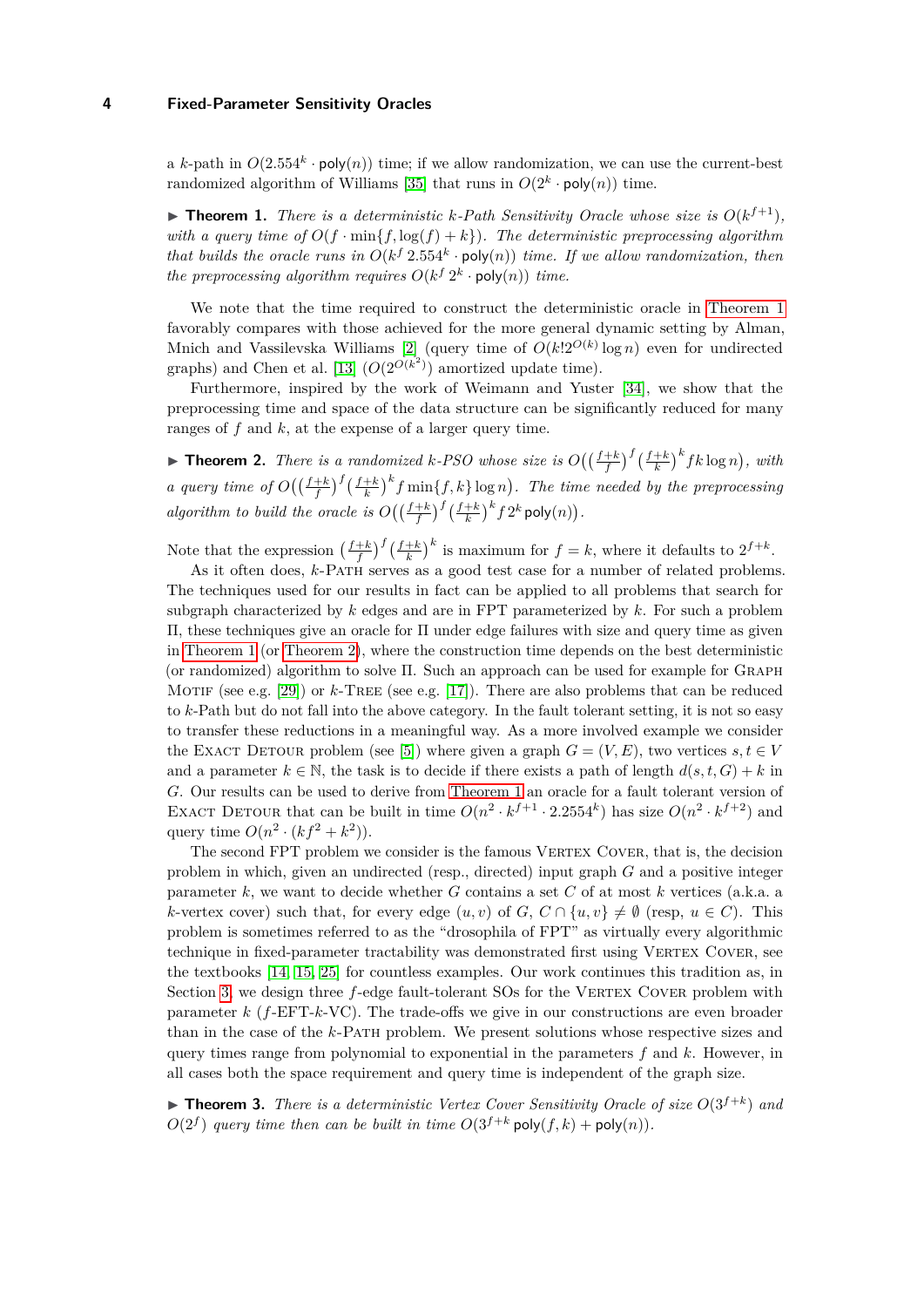**• Theorem 4.** *There is a deterministic Vertex Cover Sensitivity Oracle of size*  $O(2^{f+k^2+k})$ and  $O(f + k^2)$  *query time. The oracle can be built in time*  $O(2^{f+k^2+k}(1.2738^k + \text{poly}(f, k)) +$  $poly(n)$ .

A slight adaption of the dynamic graph structure by Alman, Mnich and Vassilevska Williams [\[2\]](#page-16-4) directly gives the following.

 $\triangleright$  **Corollary 5.** *There is a deterministic Vertex Cover Sensitivity Oracle of size*  $O(fk + k^2)$ and  $O(1.2738^k + f)$  *query time, that can be built in polynomial time.* 

We conclude Section [3](#page-9-0) by providing an *f*-edge/vertex fault-tolerant DSO parameterized by the size of a vertex cover of  $G$ .<sup>[3](#page-4-0)</sup> More precisely, given a vertex cover  $C$  for  $G$  with  $|C| = k$ , we can compute in polynomial time an  $f$ -DSO of size  $O(n \cdot \text{poly}(k, f))$  with query time in  $O(\text{poly}(k, f)).$ 

So far we applied ideas from fault tolerance to FPT problems, we conclude our paper with new results in the opposite direction. We introduce a parameterized variant of the classical fault-tolerant problem of computing distance preservers. An *f*-*edge fault-tolerant distance preserver*  $(f$ -EFT-BFS<sup> $)$ <sup>[4](#page-4-1)</sup> of a directed unweighted graph *G* with a distinguished</sup> source vertex *s* is a subgraph  $H$  of  $G$  such that for any vertex  $v$  and set  $F$  of at most  $f$  edges, we have  $d(s, v, G - F) = d(s, v, H - F)$ . Parter [\[26\]](#page-18-0) as well as Parter and Peleg [\[28\]](#page-18-2) proved and  $\Omega(n^{2-\frac{1}{f+1}})$  space lower bound for *f*-EFT-BFS. They also constructed a 1-EFT-BFS with  $O(n^{3/2})$  edges. Bodwin et al. [\[9\]](#page-17-11) generalized this to an  $\widetilde{O}(fn^{2-\frac{1}{2f}})$  bound<sup>[5](#page-4-2)</sup> for general *f*.

We investigate whether parameterization can help to sidestep the near-quadratic lower bound on the size. This barrier stems from the requirement to preserve all *replacement distances*  $d(s, v, G-F)$  from *s* to any *v* for arbitrary sets *F* of at most *f* edges. Observe that in a directed graph, even if the graph *G*−*F* is still strongly connected, the failure of *F* may increase the replacement distance by an additive term of *n* compared to the original distance  $d(s, v, G)$ . We parameterize the problem by this increase. Now the subgraph only has to preserve those distances that get stretched by at most *k*. More precisely, we define an  $(f, k)$ -EFT-BFS for a given graph *G* to be a subgraph *H* such that, for every vertex  $v \in V$ and every subset  $F \subseteq E$  of size  $|F| \leq \overline{f}$  satisfying  $d(s, v, G - F) \leq d(s, v, G) + k$ , we have  $d(s, v, H - F) = d(s, v, G - F).$ 

In Section [4](#page-14-0) we prove the following results. The first one is a more refined bound on the size of  $(f, k)$ -EFT-BFS parameterized by  $k$ .

<span id="page-4-3"></span> $\triangleright$  **Theorem 6.** For any parameters  $f, k \geqslant 1$  and directed *n*-vertex, *m*-edge graph *G*, we can *compute in*  $2^{O(fk)}$ *mn time an*  $(f, k)$ -EFT-BFS with  $2^{O(fk)}$ *n* edges.

Note that for parameters f and k with  $f \cdot k = o(\log n / \log \log n)$  we obtain a truly subquadratic number of edges. Furthermore, the result is optimal for constant *f* and *k* since  $\Omega(n)$  is an existential lower bound on the size of  $(s \times V)$ -distance preserver even in the absence of any failures. Finally, our result improves significantly over the  $\tilde{O}(f n^{2-\frac{1}{2f}})$  bound in the unparameterized case by Bodwin et al. [\[9\]](#page-17-11).

We conclude Section [4](#page-14-0) by presenting an oracle that reports for a given pair  $(v, F)$  whether the failure of  $F$  stretches the  $s$ - $v$ -distance by at most an additive term  $k$ . The preprocessing

<span id="page-4-0"></span><sup>3</sup> An *f*-edge/vertex fault-tolerant DSO is a data structure that reports the value *d*(*s, t, G* − *F*) when queried on two vertices *s* and *t*, and a set *F* of edges/vertices of  $\overline{G}$  of size at most  $f$ .

<span id="page-4-1"></span><sup>&</sup>lt;sup>4</sup> The abbreviation *f*-EFT-BFS follows a naming convention introduced in [\[27\]](#page-18-1), the conference version of [\[28\]](#page-18-2), and alludes to the origin of this line of research in breadth-first searches.

<span id="page-4-2"></span><sup>&</sup>lt;sup>5</sup> The  $\widetilde{O}(\cdot)$  notation hides polylogarithmic factors in *n*.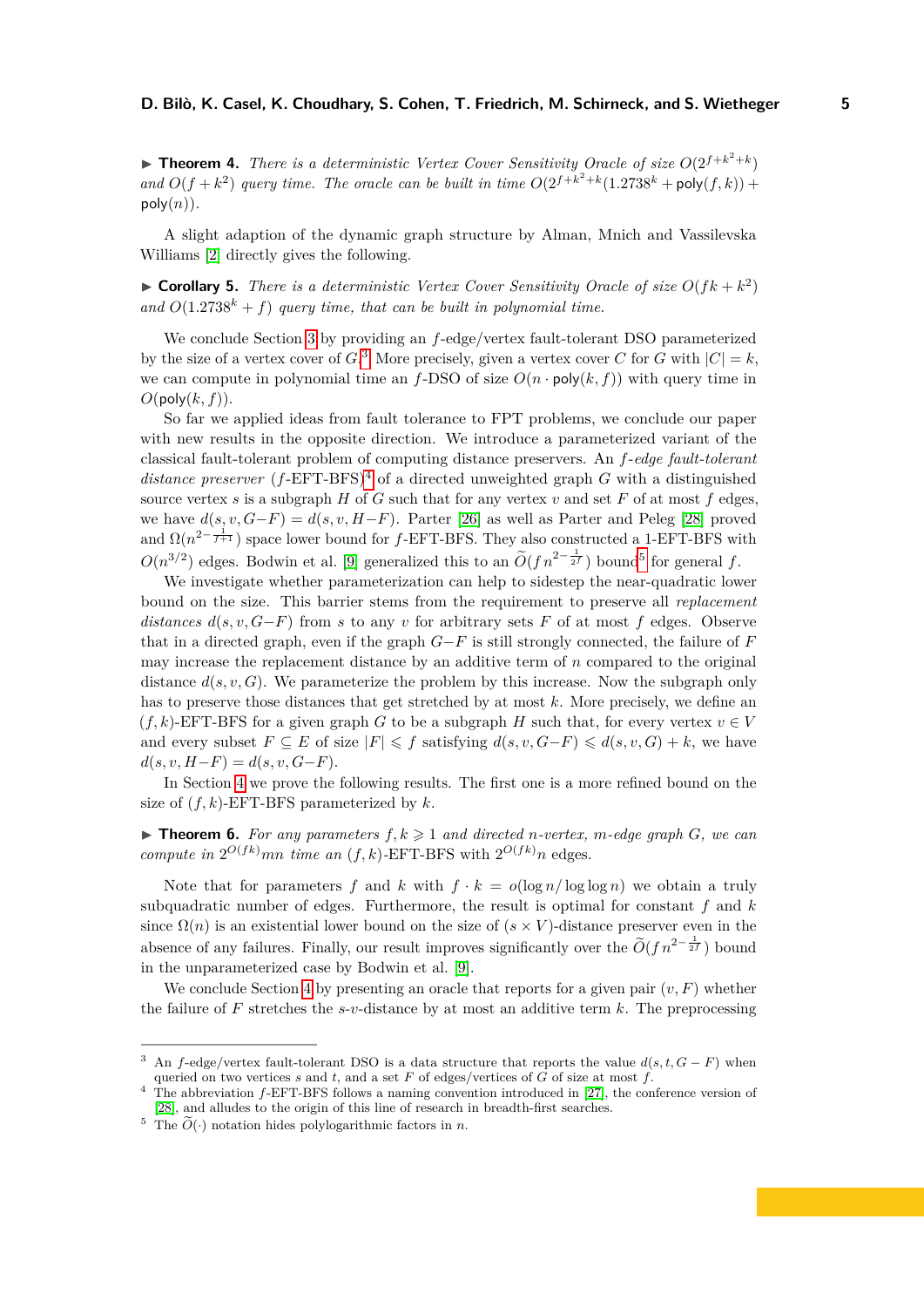<span id="page-5-1"></span>

**Figure 1** An example for an input graph *G* (left) and a corresponding fault-tolerant lookup tree *FT*<sup>*f*,k</sup>(*G*) for *f* = 2 and  $k = 3$  (right). Each node  $N_{\overline{S}}$  is depicted with its stored *k*-path  $P(N_{\overline{S}})$ .

time of our oracle is independent of the number of supported failures *f*, and the query time is independent of the size of the underlying graph *G* Let  $\omega < 2.37286$  denote the matrix multiplication exponent [\[3\]](#page-16-6). Our result reads as follows.

<span id="page-5-3"></span> $\blacktriangleright$  **Theorem 7.** For any parameters  $f, k \geq 1$  and directed graph  $G = (V, E)$  with designated *source*  $s \in V$ *, there is a Monte Carlo oracle of size*  $O(2^k k^2 \cdot n^2)$  *that, for any pair*  $(v, F)$  *where v* ∈ *V* and  $F ⊆ E$  *has size at most*  $f$ *, reports w.h.p. whether*  $d(s, t, G-F) \leq d(s, t, G) + k$  *in time*  $O(2^k(fk)^\omega)$ *. The oracle is computable in time*  $O(2^k k^\omega \cdot n^\omega)$ *, independent of f.* 

# <span id="page-5-0"></span>**2 Sensitivity Oracles for the** *k***-Path Problem**

In this section, we consider the *f*-EFT-*k*-Path problem and design our solutions in the form of *k*-Path Sensitivity Oracles. The first one aims for a query time that is polynomial in the parameter *k* as well as the sensitivity *f* and independent of the size of *G*, the space needed to store the required information is rather high, roughly  $k^{f+1}$ . The second sensitivity oracle reduces this space significantly, but the time needed to answer queries is now exponential in both *f* and *k*, while still only logarithmic in the graph size. Both data structures can be constructed in time proportional to their size and the time needed to detect a *k*-path.

## **2.1 Fault-Tolerant Lookup Trees**

Our first solution is based on precomputing *k*-paths in various subgraphs of *G*. and arranging them in a structure that we call a *fault tolerant-lookup tree*  $FT^{f,k}(G)$ . The tree enables us to prepare for all possible failure sets since we can efficiently find a solution avoiding a given set *F*. Let  $T(k, n, m)$  be the time to compute a *k*-path in an *n*-vertex, *m*-edge directed graph (or certify that no *k*-path exits). We tacitly assume  $T(k, n, m) = \Omega(k \log k)$ .

<span id="page-5-2"></span> $\blacktriangleright$  **Lemma 8.** *There is a k-Path Sensitivity Oracle of size*  $O(k^{f+1})$  *that can be computed in time*  $O(k^f \cdot T(k, n, m))$  *and answers queries in time*  $O(f^2)$ *.* 

**Proof.** Given a graph  $G = (V, E)$  and parameters  $f$  and  $k$ , we compute a fault tolerant-lookup tree  $FT^{f,k}(G)$ . [Figure 1](#page-5-1) provides an illustrating example.

Let  $E^{\leq f}$  be the set of all vectors of length at most  $f$  with entries from  $E$ . For some  $\vec{S} \in E^{\leq f}$  and  $e \in E$ ,  $\vec{S} \diamond e$  is the vector obtained by appending *e* to  $\vec{S}$ . Finally, we let  $S \subseteq E$ denote the set of entries of  $\vec{S}$ . Each node in the tree  $FT^{f,k}(G)$  is labeled as  $N_{\vec{S}}$  for some  $\vec{S} \in E^{\leq f}$ . Intuitively, the vector  $\vec{S}$  corresponds to a path in  $FT^{f,k}(G)$  starting at the root, and the set *S* corresponds to the failures considered in  $N_{\vec{S}}$ . Each node stores a *k*-path as a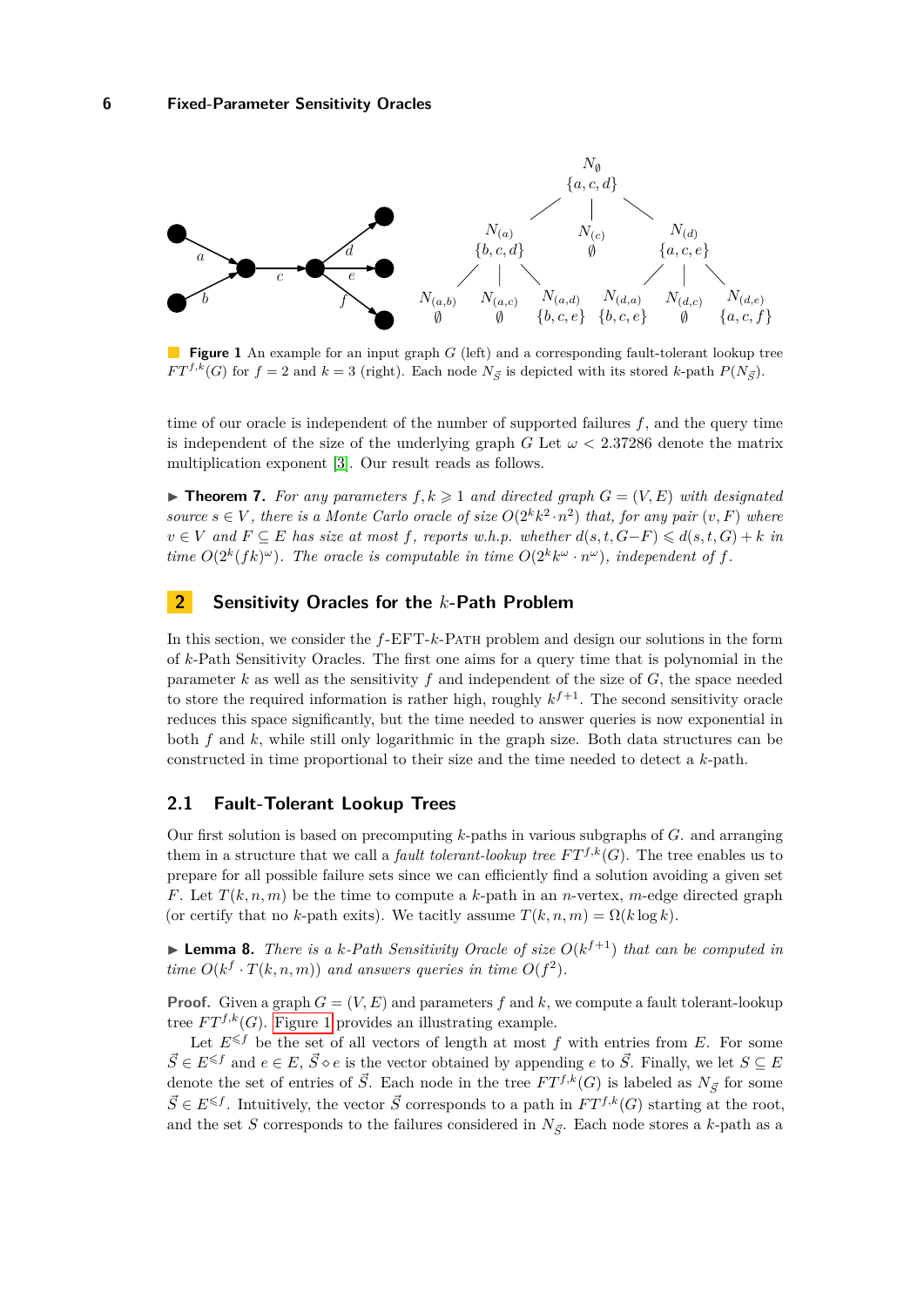set of edges, denoted by  $P(N_{\vec{s}})$ . We ensure that  $P(N_{\vec{s}})$  and *S* are always disjoint. We use  $P(N_{\vec{S}}) = \emptyset$  to mark the fact that there is no *k*-path in the graph *G*−*S*.

We set  $N_{\emptyset}$  to be the root and  $P(N_{\emptyset})$  to any *k*-path in *G*, or  $P(N_{\emptyset}) = \emptyset$  if no such path exists. We iteratively augment this to a tree of depth up to f. As long as there is a node  $N_{\vec{s}}$ with  $P(N_{\vec{S}}) \neq \emptyset$  and  $|S| < f$ , we create a child node  $N_{\vec{S} \circ e}$  of  $N_{\vec{S}}$  for every  $e \in P(N_{\vec{S}})$ . We then decide whether there is a *k*-path in  $G - (S \cup \{e\})$ . If so, we set it as the *k*-path of  $N_{\vec{S} \circ e}$ . If no such *k*-path exists, we set  $P(N_{\vec{S} \circ e}) = \emptyset$ . Note that indeed we have  $P(N_{\vec{S}}) \cap S = \emptyset$  for every node  $N_{\vec{S}}$ . This implies that for every child  $N_{\vec{S}'}$  of  $N_{\vec{S}}$  we have  $|S'| = |S| + 1$  and hence after  $\ell$  steps from the root  $N_{\vec{S}}$  we have  $|S| = \ell$ .

We query the data structure with a set  $F \subseteq E$  of failing edges. We start at the root  $N_{\emptyset}$ and traverse the tree as follows. Let  $N_{\vec{S}}$  be the current node. First assume  $P(N_{\vec{S}}) \neq \emptyset$ . If *P*( $N_{\vec{S}}$ ) ∩ *F* =  $\emptyset$ , we report that there is a *k*-path in *G*−*F* since *P*( $N_{\vec{S}}$ ) is a witness of this fact. Otherwise,  $P(N_{\vec{S}}) \cap F \neq \emptyset$  and we move to  $N_{\vec{S} \circ e}$  for an arbitrary  $e \in P(N_{\vec{S}}) \cap F$ . By using only such steps, we guarantee that for every visited node  $N_{\vec{S}}$  we have  $S \subseteq F$ . Hence, if  $P(N_{\vec{S}}) = \emptyset$ , there is no *k*-path in *G* − *S* and thus none in *G* − *F* and we make the according output. Note that if  $G - S$  contains a k-path and  $S' \subseteq S$  is a subset, then also  $G - S'$ contains a *k*-path. Therefore, it indeed does not matter which edge *e* to follow during the query. If after  $|F|$  steps, we are at node  $N_{\vec{S}}$ , then  $|S| = |F|$  whence  $S = F$ . By construction, we have  $P(N_{\vec{p}}) = \emptyset$  or  $P(N_{\vec{p}}) \cap F = \emptyset$ , so every query visits at most  $|F| \leq f$  nodes.

The tree is of depth at most *f* and every node has at most *k* children, so the total number of nodes is bounded by  $O(k^f)$ . To compute  $P(N_{\vec{S}}) \cap F$  efficiently, we store the *k*-path in any node  $N_{\vec{\sigma}}$  in a static dictionary as proposed by Hagerup, Miltersen, and Pagh [\[20\]](#page-17-12). Their construction allows answering queries of the form  $e \in P(N_{\vec{S}})$  in constant time, takes space in  $O(k)$  and is computed in time  $O(k \log k)$ .<sup>[6](#page-6-0)</sup> Hence, the data structure requires space in  $O(k^{f+1})$ . As for each of the up to  $O(k^f)$  nodes we may have to find a k-path and store the respective dictionary, the construction time is in  $O(k^f \cdot (T(k, n, m) + k \log k)) = O(k^f \cdot T(k, n, m)).$ Finally, the query algorithm visit at most f nodes and for every node  $N_{\vec{S}}$  have to check whether there is  $P(N_{\vec{S}}) \cap F \neq \emptyset$ . Using the respective dictionary, this can be done in time  $O(|F|) = O(f)$ . The total query time is in  $O(f^2)$  $\blacksquare$ ).

The current fastest deterministic algorithm for *k*-Path was given by Tsur [\[31\]](#page-18-5) and implies a preprocessing time of  $O(k^f \cdot 2.554^k \cdot \text{poly}(n))$  for our oracle for  $f$ -EFT-*k*-PATH. Using the randomized algorithm by Williams [\[35\]](#page-18-6), this reduces to  $O(k^f \cdot 2^k \cdot \text{poly}(n))$ . For more efficient algorithms on specific graph classes, we refer to the work by Uehara and Uno [\[32\]](#page-18-8).

If  $f > k$ , we are able to improve both the query and preprocessing time. We use the same data structure as above but instead of building a dictionary for every *k*-path we simply store the *k*-paths. Conversely, at the beginning of each query, we build a dictionary for the failure set *F* instead and then check every element of the visited *k*-path in this dictionary, yielding the following result.

 $\triangleright$  **Corollary 9.** *There is a k-Path Sensitivity Oracle of size*  $O(k^{f+1})$  *that can be computed in time*  $O(k^f \cdot T(k, n, m))$  *and answers queries in time*  $O(f \log(f) + fk)$ *.* 

## **2.2 Subgraph Sampling**

Our second solution samples subgraphs of *G* by randomly failing edges and computes *k*-paths on the resulting instances. The query algorithm searches for a *k*-path among the precomputed

<span id="page-6-0"></span> $6$  The weak non-uniformity mentioned in [\[20\]](#page-17-12), that is, the need of compile-time constants depending on the word size, only holds if this size is  $\omega(\log n)$ , which is not the case for us.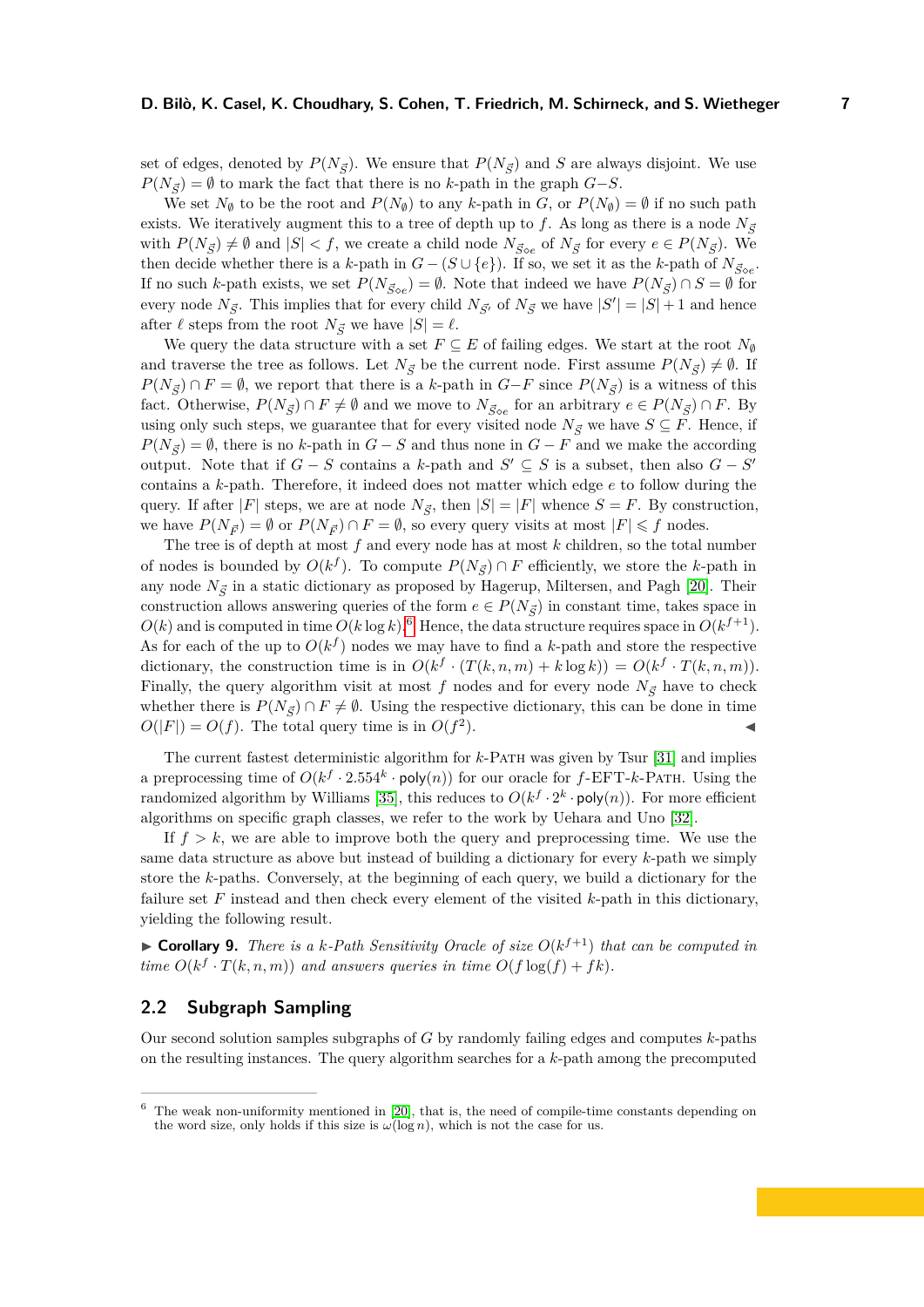solutions that does not intersect the given set of failing edges. If the existence of a faulttolerant *k*-path is reported, this is always correct. However, due to the random preprocessing, the query algorithm may produce false negatives. We show that the algorithm succeeds on all possible queries with high probability.<sup>[7](#page-7-0)</sup> We define  $r_{f,k} = \left(\frac{f+k}{f}\right)^f \left(\frac{f+k}{k}\right)^k \cdot 6 f \log n$ .

<span id="page-7-1"></span>▶ **Lemma 10.** *There is a randomized k-Path Sensitivity Oracle with one-sided error that takes space*  $O(r_{f,k} \cdot k)$ *, can be computed in time*  $O(r_{f,k} \cdot T(k,n,m))$ *, and in time*  $O(r_{f,k} \cdot f)$ *answers queries correctly w.h.p.*

**Proof.** Given a graph  $G = (V, E)$  and parameters f and k, the precomputing algorithm creates  $r_{f,k}$  spanning subgraphs of *G* independently at random. Every spanning subgraph *H* is created by removing any edge  $e \in E$  with probability  $p = f/(f + k)$ , independently of all other choices. Let  $\mathcal H$  be the set of these subgraphs  $H$ . We run the *k*-path algorithm on every  $H \in \mathcal{H}$  and, if it returns a *k*-path *K*, we add it to the set of found *k*-paths K. This takes time in  $O(r_{f,k} \cdot T(k,n,m)).$ 

Given a query  $F \subseteq E, |F| \leq f$ , we decide whether there is  $K \in \mathcal{K}$  with  $K \cap F = \emptyset$ . If so, we output *K*. Otherwise, we output *no*. In order to efficiently compute overlaps with *F*, we employ static dictionaries [\[20\]](#page-17-12). Hence, the total construction time is in  $O(r_{f,k} \cdot (T(k,n,m)))$ . We only have to store the dictionaries of K, so the size of the data structure is in  $O(r_{f,k} \cdot k)$ . Every query has to potentially check every  $K \in \mathcal{K}$  for an overlap with *F*. Having prepared the dictionaries, this takes time in  $O(r_{f,k} \cdot f)$ .

It remains to show that w.h.p. all queries are answered correctly and the error is one-sided. Any found *k*-path *K* in some subgraph  $H \in \mathcal{H}$  not intersecting *F* is also a *k*-path in  $G - F$ . We obtain that the algorithm only outputs feasible *k*-paths to the queries. However, the precomputed set of  $k$ -paths  $\mathcal K$  might not contain a  $k$ -path, which does not intersect  $F$ , even though  $G - F$  contains one. Therefore, the error is one-sided.

We call a precomputed subgraph  $H \in \mathcal{H}$  a *witness* for a given set  $F \subseteq E$ , if the *k*-path algorithm returns a *k*-path K with  $K \cap F = \emptyset$ . Note that the query cannot produce a false negative for a given set  $F$  if  $H$  contains a witness for  $F$ . We know that  $H$  is a witness for  $F$ if *H* was sampled by removing at least the edges in *F* and keeping at least one fixed *k*-path.

$$
\mathbb{P}(H \text{ witness}) \geqslant p^f \cdot (1-p)^k.
$$

We denote the latter by  $q_{f,k}$ , which, by standard analysis, is maximal for the chosen  $p = f/(f + k)$ . Note that  $r_{f,k} = q_{f,k}^{-1} \cdot 6f \log n$ . By a Chernoff bound (see for example [\[24\]](#page-17-13)), we conclude that sampling  $r_{f,k}$  graphs suffices to have w.h.p. at least one witness for every *F* ⊆ *E* with  $|F|$  ≤ *f*. For a given *F*, let *X* be the set of witnesses for *F* in *H*. Since the subgraphs in H are sampled independently at random, we obtain the following with  $\delta = 1$ .

$$
\mathbb{P}(|X|=0) = \mathbb{P}(|X| \leq (1-\delta)r_{f,k} q_{f,k}) \leq \exp\left(-\frac{\delta^2}{2}r_{f,k} q_{f,k}\right) = \exp\left(-\frac{1}{2} \cdot 6f \log n\right) = \frac{1}{n^{3f}}.
$$

By applying the union bound we get that the probability of not having a witness for any of the possible  $m^f \leqslant n^{2f}$  is upper bounded by  $n^{-f}$ . As  $f > 0$ , we get that the data structure  $a$  answers all queries correctly w.h.p.

<span id="page-7-0"></span>We say an event occurs *with high probability* (w.h.p.) if there is a constant  $c > 0$  such that the probability is at least  $1 - 1/n^c$ . In fact, in all our results the constant *c* can be made arbitrarily large without affecting the asymptotic statements.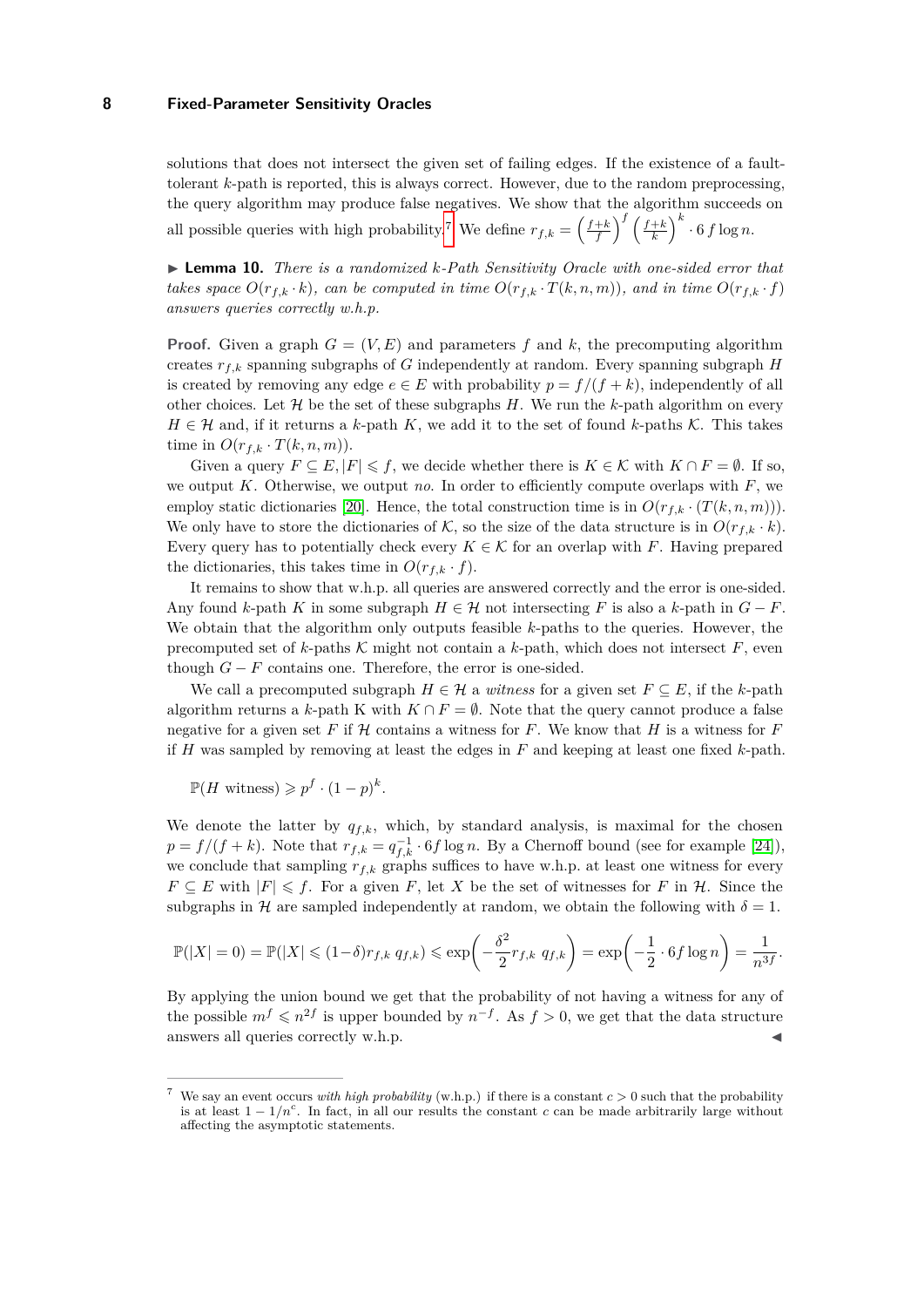Just like for [Lemma 8,](#page-5-2) we are able to improve the data structure for  $f > k$  by creating a dictionary of *F* instead of dictionaries for the *k*-paths. We can safely assume  $f \leq m = \text{poly}(n)$ , whence the extra  $O(f \log f)$  time spend to build the dictionary is negligible compared to the remaining query time of  $O(r_{f,k} \cdot k) = O\left(\left(\frac{f+k}{f}\right)^f \left(\frac{f+k}{k}\right)^k \cdot fk \log n\right)$ .

▶ **Corollary 11.** *There is a randomized k-Path Sensitivity Oracle with one-sided error that takes space*  $O(r_{f,k} \cdot k)$ *, can be computed in time*  $O(r_{f,k} \cdot T(k,n,m))$ *, and in time*  $O(r_{f,k} \cdot k)$ *answers queries correctly w.h.p.*

The term  $r_{f,k}$  is a bit unwieldy, so we give an intuition in the form of an upper bound. The number of subgraphs  $r_{f,k}$  grows as the probability  $q_{f,k}$  decreases. This is minimal for  $f = k$  with  $p = \frac{1}{2}$ . Hence,  $r_{f,k}$  is maximal for  $f = k$ .

▶ **Corollary 12.** *There is a randomized k-Path Sensitivity Oracle with one-sided error that takes space*  $O(2^{f+k} \cdot f k \log n)$ *, can be computed in time*  $O(2^{f+k} \cdot T(k,n,m) \cdot f \log n)$ *, and in time*  $O(2^{f+k} \cdot f \min\{f, k\} \log n)$  *answers queries correctly w.h.p.* 

# **2.3 Related Problems**

Indeed, it is straight forward to adapt our techniques to all types of problems that search for a subgraph containing *k* edges. For such a problem Π [Lemma 8](#page-5-2) and [Lemma 10](#page-7-1) directly transfer when  $T(k, n, m)$  is replaced by the best running time to exactly solve  $\Pi$  with parameter k on an *n*-vertex, *m*-edge graph. Such an approach, for instance, can be applied to  $k-(s,t)$ -PATH (the variation of *k*-Path with specified start and end vertex *s* and *t*), Graph Motif (for a definition, see e.g. [\[29\]](#page-18-7)), *k*-Tree and *k*-Subgraph Isomorphism for graphs of bounded treewidth (for a definition, see e.g. [\[17\]](#page-17-7)).

There are several other problems that can be solved by a reduction to *k*-Path, although they do not fall into the above category. In the fault-tolerant setting, it is not trivial to reduce to a *f*-EFT-*k*-Path in a useful manner. One example for such a related problem is EXACT DETOUR [\[5\]](#page-16-5), where given a graph  $G = (V, E)$ , two vertices  $s, t \in V$  and a parameter  $k \in \mathbb{N}$ , the task is to decide if there exists a path of length  $d(s, t, G) + k$  in *G*. We can exploit a *k*-Path Sensitivity Oracle plugging it into the reduction from *k*-Path given in [\[5,](#page-16-5) Lemma 4.5] to obtain a data structure for a fault-tolerant version of EXACT DETOUR. Specifically, we consider an *f*-edge fault-tolerant SO that builds on input  $(G, s, t, k)$  and *f*, where  $G = (V, E)$ is a graph,  $s, t \in V$  and  $k, f \geq 0$ , a data-structure that can decide, given any set of edge failures  $F \subseteq E$  with  $|F| \leq f$ , if there exists a path of length  $d(s, t, G) + k$  in  $G - F$ . Note that this is not the same as solving EXACT DETOUR for  $(G-F, s, t, k)$  since we consider a detour with respect to the distance in the original graph *G* without failures.

▶ **Lemma 13.** *There exists an f-edge fault-tolerant sensitivity oracle for the k*-Exact DETOUR problem of size  $O(n^2 \cdot k^{f+2})$  that can be built in time  $O(n^2 \cdot k^{f+1} \cdot T(k,n,m))$  and *answers for every*  $F \subseteq E$  *with*  $|F| \leq f$  *queries in time*  $O(n^2 \cdot (kf^2 + k^2))$ *, where*  $T(k, n, m)$ *denotes the time to solve k*-(*s, t*)-Path *on an n-vertex, m-edge graph.*

**Proof.** To design the oracle we first prepare an *f*-edge fault-tolerant oracle for the *k*-(*s, t*)- Path requests in the reduction from [\[5,](#page-16-5) Lemma 4.5]. First partition the vertices of *G* into the layers of the BFS tree starting at *s*. Then we use [Lemma 8](#page-5-2) to build, for every pair of vertices  $(x, y)$  and for every  $1 \leq \ell' \leq 2k + 1$ , an *f*-edge fault-tolerant lookup tree for  $\ell'$ -paths denoted by  $T_{x,y,\ell'}$  on the graph induced by the vertices in the levels between x and y.

On query *F*, we build the range-*k* detour graph  $(G - F)^{(k)}$  for  $G - F$  like in [\[5\]](#page-16-5) with one alteration. Instead of using an oracle for EXACT PATH to check for tuple  $(x, y, \ell')$  if there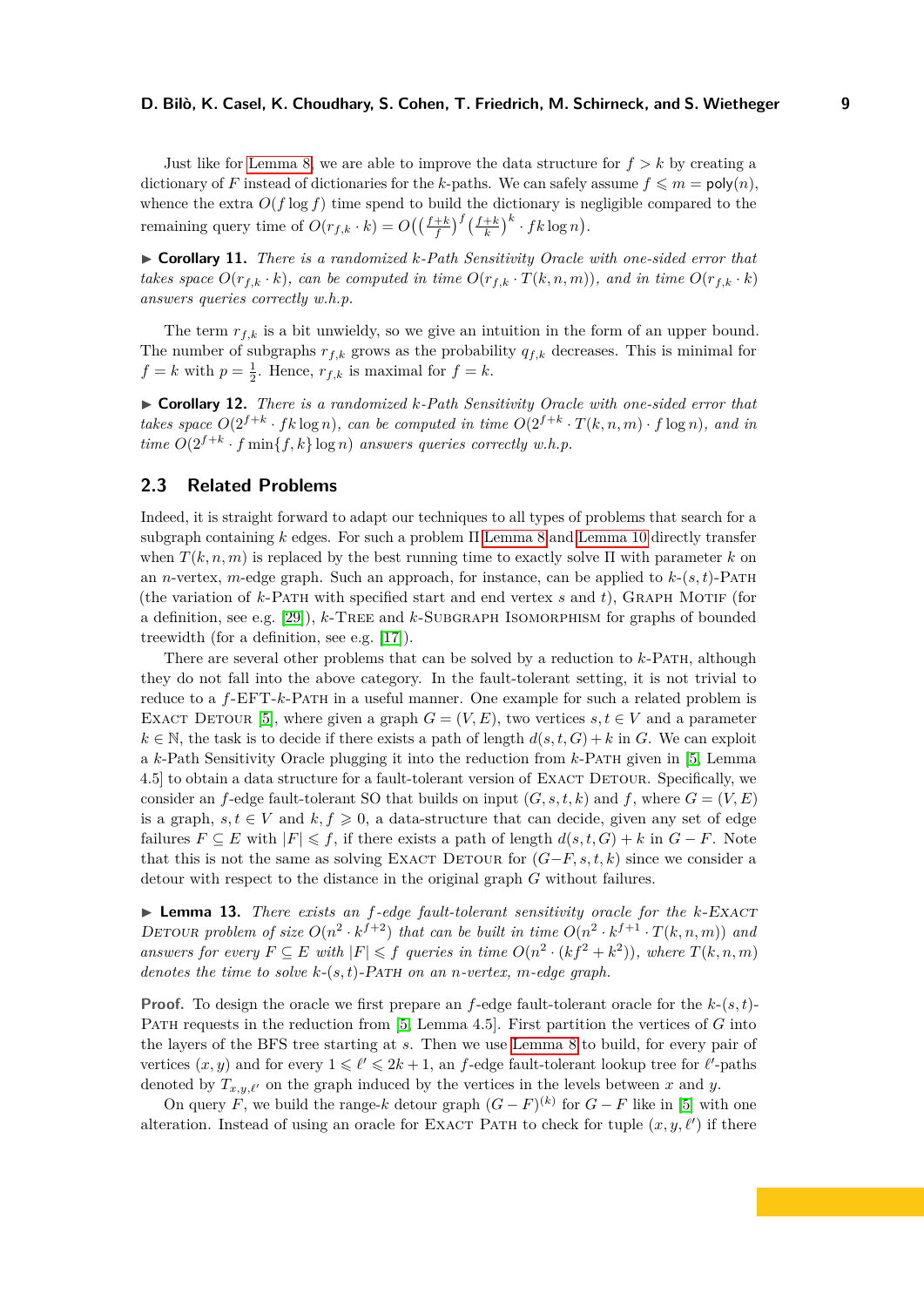exists a path of length  $\ell'$  between *x* and *y* in *G*, we use the look-up tree  $T_{x,y,\ell'}$  to query *F* to decide if there exists a path of length  $\ell'$  between  $x$  and  $y$  in  $G - F$ .

Similar to [\[5\]](#page-16-5), the graph  $(G - F)^{(k)}$  can be used to decide if there is a simple path from *s* to *t* in  $G - F$  of length *k*. We describe a variant of it — consider a DAG (which is a multi-graph as there might be several edges of different weights between a pair of vertices), such that for every pair of vertices  $x, y \in V$  and for every integer  $0 \leq \ell' \leq 2k + 1$  there is an edge from *x* to *y* of weight  $\ell'$  in the DAG iff there is a simple path from *x* to *y* of length  $\ell'$  in  $G - F$ . It is not difficult to verify that for every vertex  $t \in V$  there is a simple path from *s* to *t* in  $G - F$  of length  $d(s, t, G) + k$  iff there is a path in the DAG from *s* to *t* such that the sum of its edge weights is  $d(s, t, G) + k$ . Following the dynamic programming described in [\[5\]](#page-16-5) (Section 4), one can check in additional  $O(n^2k^2)$  time if there is a simple path of length  $d(s, t, G) + k$  in this DAG.

By [Lemma 8,](#page-5-2) we can construct all the lookup trees in  $O(n^2 \cdot k^{f+1} \cdot T(k, n, m))$  time, and the overall structure we build has a size in  $O(n^2 \cdot k^{f+2})$ . By [\[5\]](#page-16-5), constructing  $(G - F)^{(k)}$ requires  $O(n^2 \cdot k)$  calls to a *k*-PATH oracle. Hence the overall query time is in  $O(n^2 \cdot (kf^2 + k^2))$ . The correctness follows as in [\[5\]](#page-16-5).

◀

For LONG- $(s, t)$ -PATH or LONG CYCLE [\[16\]](#page-17-14), the case of a yes instance with a path (cycle) exceeding 2*k* appears to be even trickier to adapt. Perhaps combining an oracle for *k*-path with a reachability oracle can be used to build structures for fault tolerant versions of these problems.

# <span id="page-9-0"></span>**3 Sensitivity Oracles for the Vertex Cover Problem**

We treat here the design of *f*-edge fault-tolerant oracles for the *k*-VERTEX COVER problem. First of all, note that in this setting if there exists a vertex cover of cardinality *k* in *G* (without any failures), then  $(G, k, F)$  is a yes-instance for each  $F \subseteq E$  with  $|F| \leq f$ . On the other hand, if there exists no vertex cover of size  $k + f$  then  $(G, k, F)$  is a no-instance for each  $F \subseteq E$  with  $|F| \leq f$ .

It is tempting to think that it is possible to compute a kernel with  $2(k + f)$  vertices that contains a *k*-vertex-cover for every  $G - F$  that admits it, where F is a set of at most f edges of *G*, by the linear kernel for the vertex cover problem. However, the linear programming approach does not (directly) transfer to the fault-tolerant setting. Adding failure-variables to the linear program destroys the half-integrality of the program. Building a  $2(k+f)$ -kernel without adjustments may remove crucial vertices for the fault tolerant solution. Consider as a small example a  $C_4$  with one leaf attached to three of the vertices for  $f = k = 2$ . The LP-kernel only keeps the degree-3-vertices, however there are 2-failure sets that then allow for a vertex cover of size 2, but only when using the removed degree-2-vertex in the solution. A closer look reveals that in general there is no kernel with less than *kf* vertices, as can be seen by the simple example of  $k+1$  stars with  $f$  leafs each, where clearly each edge is needed to identify the sets  $F$  for which  $G-F$  contains a vertex cover of size  $k$ .

The high-degree reduction rule (usually called *Buss*-rule, and attributed to [\[10\]](#page-17-15)) from the classical *k* <sup>2</sup> vertex cover kernel however can easily be adapted as follows.

<span id="page-9-1"></span> $\blacktriangleright$  **Lemma 14.** For any integers  $f, k \geq 1$  and any graph *G*, we can compute in polynomial *time a subgraph H of G with*  $O(fk + k^2)$  *vertices and edges and a bound*  $k' \leq k$  *such that for any*  $F \subseteq E$  *with*  $|F| \leq f$ ,  $G - F$  *has a vertex cover of size k if and only if*  $H - F$  *has a vertex cover of size k* ′ *.*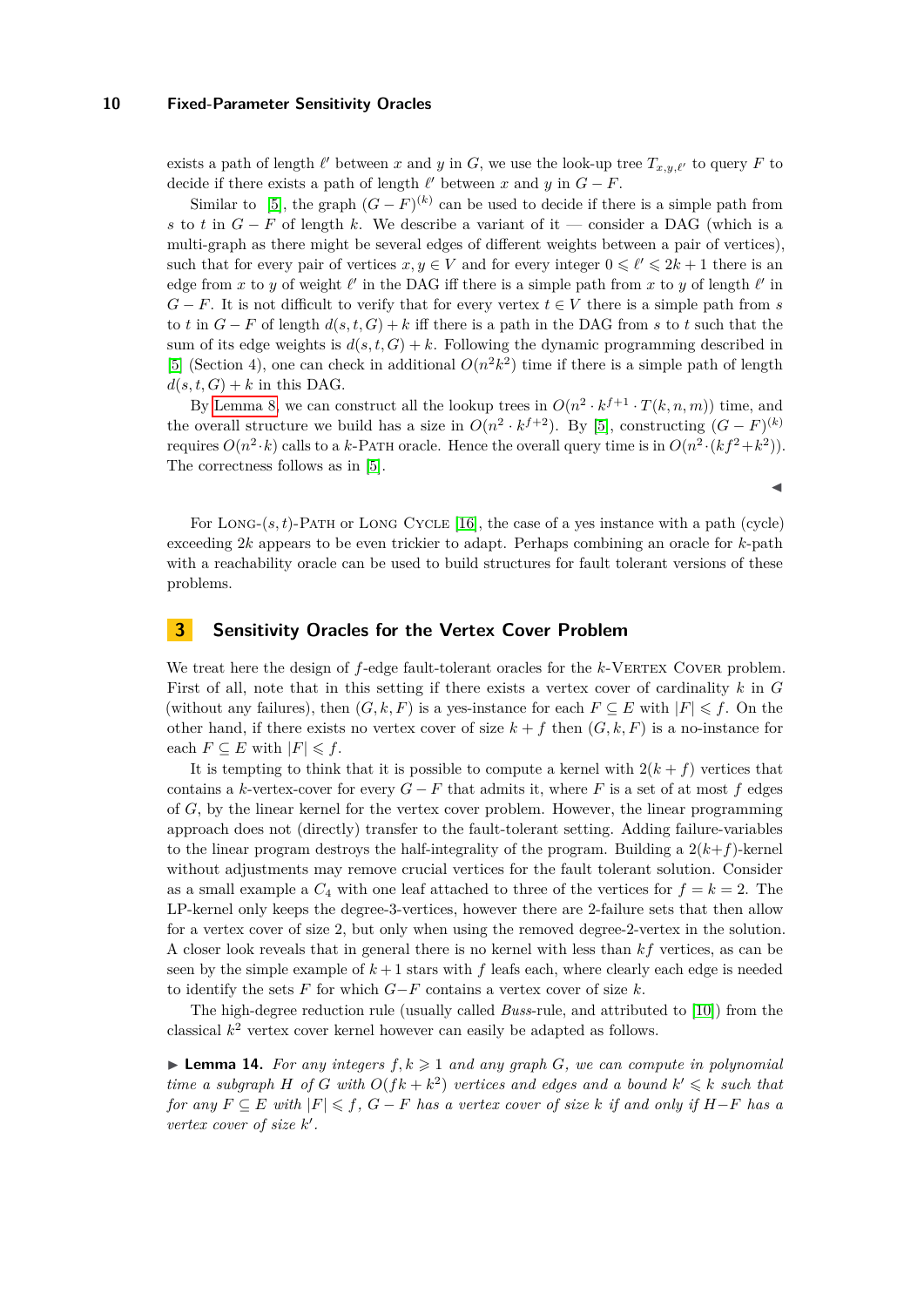**Proof.** Given a graph *G* and  $f, k \geq 1$  apply the following reduction exhaustively. If *G* contains a vertex *v* of degree more than  $k + f$ , remove *v* and its adjacent edges from *G* and decrease *k* by one. Further, remove vertices of degree zero.

To see that this reduction is safe, let  $F \subseteq E$  be a set of edges with  $|F| \leq f$  for which  $G-F$  contains a vertex cover *C* of cardinality *k*. Any vertex *v* of degree more than  $f + k$  in *G* has degree more than *k* in *G*−*F*, which implies that *v* has to be included *C*.

After exhaustive application of this rule, there cannot be more than  $f + k(f + k)$  edges remaining in the graph (observe that all edges have to be covered by a vertex or be deleted), otherwise  $(G, k, F)$  is a no-instance for each  $F \subseteq E$  with  $|F| \leq f$ . Since there are no vertices of degree zero, there hence are at most  $O(f + k(f + k)) = O(fk + k^2)$  vertices remaining.  $\blacktriangleleft$ 

This reduction can be used as starting point for every Vertex Cover Sensitivity Oracle to remove dependence on *n*. Together with an exact algorithm to solve vertex cover on  $H-F$ . this yields a Vertex Cover Sensitivity Oracle of size  $O(fk + k^2)$  with query time dependent only on *f* and *k*, for example with query time  $O(1.2738^k + fk^2)$  when using the current best parameterized algorithm for vertex cover by Chen, Kanj, and Xia [\[12\]](#page-17-16).

High-degree reduction is also the basis for the dynamic data structures for VERTEX COVER in [\[2,](#page-16-4) [21\]](#page-17-4). A slight adaption of the structure by Alman, Mnich and Vassilevska Williams [\[2\]](#page-16-4) gives an oracle of the same size with an improved query time in  $O(1.2738^{k} + f)$ . More precisely, their original construction has size  $O(nk + k^2)$  and single-edge worst-case update time  $O(k)$ , which translates in our fault-tolerant setting to a query time in  $O(1.2738^k + fk)$ when combined with the current best parameterized algorithm for vertex cover. Knowing that the structure only has to be robust against a one-time event of *f* edge failures, it suffices to store only up to f edges in the lists  $R_v$  which yields a structure of size in  $O(fk + k^2)$ . Further, in the update procedure for deleting an edge  $(u, v)$ , the expensive part in case an edge with  $deq(u) = k$  is removed is not necessary which reduces the worst-case update time to  $O(1)$ . These observations directly yield the following.

 $\triangleright$  **Corollary 5.** *There is a deterministic Vertex Cover Sensitivity Oracle of size*  $O(fk + k^2)$ and  $O(1.2738^k + f)$  *query time, that can be built in polynomial time.* 

As we have seen for the *k*-Path problem and also in the work of Alman, Mnich and Vassilevska Williams [\[2\]](#page-16-4), branching-tree structures can be useful to guarantee very fast query times. A first natural approach would be to adapt the standard  $2<sup>k</sup>$ -branching on edges for vertex cover, and add to it a third branch that considers edge-failure. While this branching tree nicely finds vertex covers of size at most *k* for up to *f* failures, it is not clear how to efficiently answer a specific query faster than looking at the whole search tree which has size  $O(3^{f+k})$ . In the following, we give two variations of this idea, each with an improved query time depending on the relation between the values *f* and *k*. The first idea gives a faster query time for the case that *f* is small in comparison to *k*.

 $\blacktriangleright$  **Theorem 3.** *There is a deterministic Vertex Cover Sensitivity Oracle of size*  $O(3^{f+k})$  *and*  $O(2^f)$  *query time then can be built in time*  $O(3^{f+k} \text{poly}(f,k) + \text{poly}(n))$ *.* 

**Proof.** Given a graph  $G = (V, E)$  and  $f, k \ge 0$ , by Lemma [14](#page-9-1) we can assume, at the cost of  $O(poly(n))$  preprocessing, that *G* has  $O(k^2 + kf)$  vertices. We use branching to compute a set of solution pairs. Starting with the input graph *G* and empty sets *C* and *F*, we branch as follows each time creating a subgraph of *G*. If the current subgraph *G*′ still contains an edge  $(u, v) \in E(G')$ , branch into the cases

**1.** If  $|C| < k$ , add *u* to *C*, and delete *u* from  $V(G')$  along with edges incident to *u* from  $E(G')$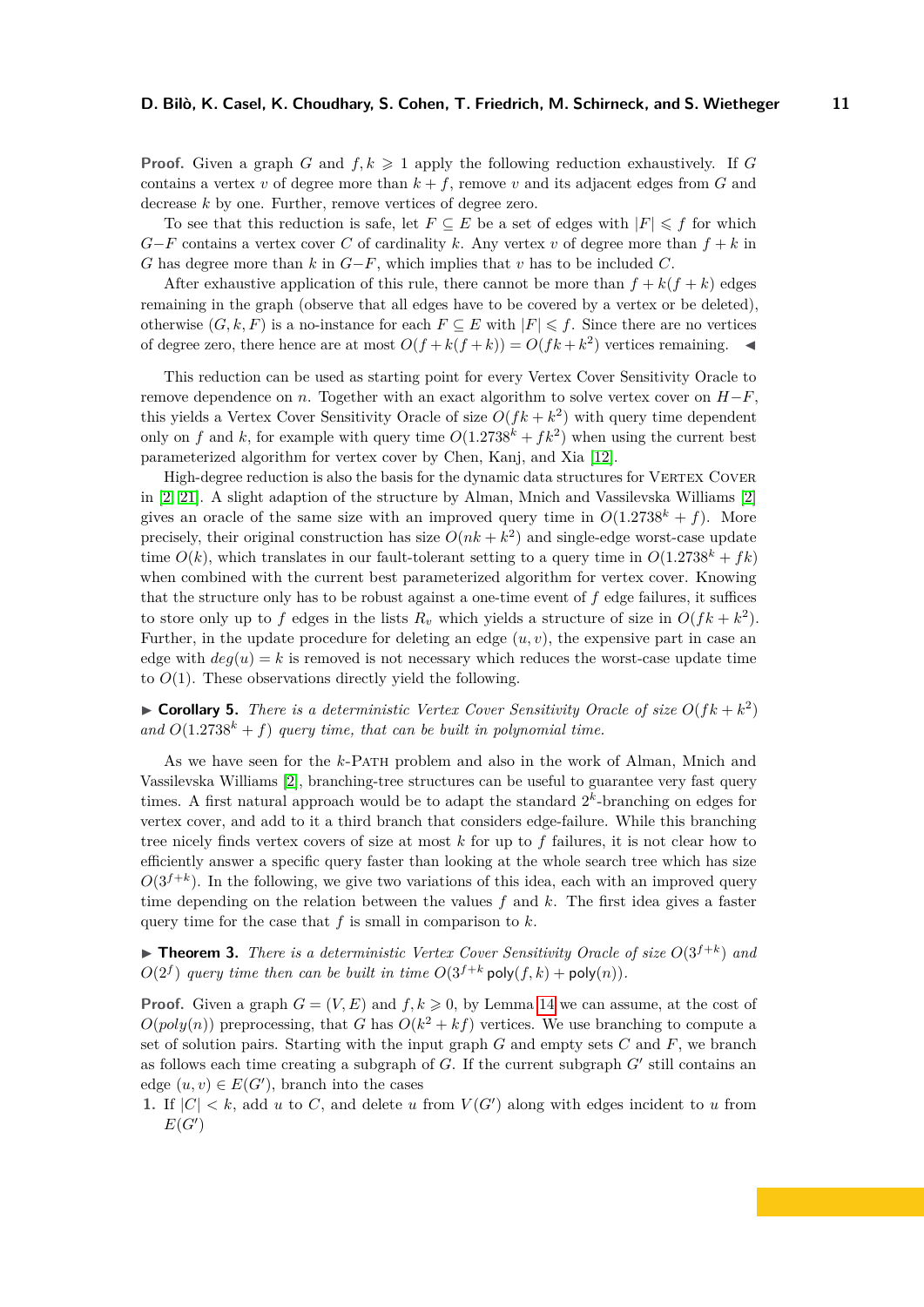**2.** If  $|C| < k$ , add *v* to *C*, and delete *v* from  $V(G')$  along with edges incident to *v* from  $E(G')$ 

**3.** If  $|F| < f$ , add  $(u, v)$  to *F* and delete  $(u, v)$  from  $E(G')$ .

Let  $(F, C)$  be a leaf in the created branching tree with associated subgraph  $G'$ , which we emphasize to be created dynamically. *G*′ does not contain edges either in *F* or incident to vertices in  $C$ . If  $G'$  does not contain an edge at all, we add  $F$  to the set  $\mathcal F$ . Note that in this case *C* is a vertex cover for  $G-F$  with  $|F| \leq f$  and  $|C| \leq k$ . We do so for all leafs  $(F, C)$  in the branching tree, which by the termination constraints  $|C| < k$  and  $|F| < f$  contains at most  $3^{k+f}$  many leafs.

To build an  $f$ -EFT- $k$ -VC, we create a hashing table for all the collected sets  $\mathcal{F}$ . On query *F*, we look up for each  $F' \subseteq F$ . If  $F'$  is among the collected sets in  $\mathcal{F}$ , and answer yes if and only if we find such a set. This yields the claimed query time  $O(2^f)$ . To see why the answer we give is correct, first observe that if we find an  $F' \subseteq F$  in the collected sets, then there exists a vertex cover of cardinalty at most  $k$  in  $G-F'$  and hence also in  $G-F$  so we correctly answer yes. Conversely, if there exists a vertex cover *C* of cardinalty at most *k* in *G*−*F*, then our branching procedure has created at least one  $F' \subseteq F$ : Consider the recursive branching procedure, and follow always the branch that either adds a vertex in *C* to the cover or an edge in  $F$  to the failing set (note that since  $C$  is a vertex cover in  $G-F$ , there is always at least one branch that meets one of these criteria). This path through the branching tree has to at some point create a graph where no edges remain, at the latest when *C* and *F* have been collected completely. If it terminates before, then *G* is empty for some  $C' \subseteq C$  and  $F' \subseteq F$ , and thus  $F'$  is among the collected sets.

In a sense, [Theorem 3](#page-3-2) adds the failure branch to the standard  $2^k$  branching for  $k$ -VERTEX Cover. It is an interesting challenge to augment more sophisticated branching algorithms with failure branches, such as the one by Chen, Kanj, and Xia [\[12\]](#page-17-16).

For now, we did not actually use branching to build a lookup tree and exploit the insights from the branching decisions. With a measure & conquer approach, we can do a different type of branching that builds a useful lookup tree, with a larger size but very fast query time.

**• Theorem 4.** *There is a deterministic Vertex Cover Sensitivity Oracle of size*  $O(2^{f+k^2+k})$ and  $O(f + k^2)$  *query time. The oracle can be built in time*  $O(2^{f+k^2+k}(1.2738^k + \text{poly}(f, k)) +$  $poly(n)$ .

**Proof.** Given a graph  $G = (V, E)$  and  $f, k \ge 0$ , by Lemma [14](#page-9-1) we can assume, at the cost of  $O(poly(n))$  preprocessing, that *G* has  $O(k^2 + kf)$  vertices. We compute a binary fault-tolerant lookup tree  $FT^{f,k}(G)$  with nodes labeled  $N_{S,F}$  for some sets  $S, F \subseteq E$ . We build this tree by branching on edges and the sets *S* and *F* in the subscript of the nodes represent the edges for which we decided during the branching to be either failing (in *F*) or not failing (*S* for *safe*). The underlying idea to bound the number of such nodes we have to create is that we can budget the safe edges by  $\frac{1}{k+1}$  as follows. As soon as we have decided on  $k+1$ edges adjacent to some vertex *v* to be safe, we know that any vertex cover of cardinality at most *k* for the graph induced by the edges in *S* has to contain *v*. Thus we remove *v* from *G* before further branching to ensure that for each vertex at most *k* + 1 adjacent edges are placed in *S*. With this sort of reduction rule during the branching, we know that we can stop branching on further edges being in *S* as soon as  $|S| = (k+1)k$ .

In order to keep track of the edge-decisions, we store in each node  $N_{S,F}$  not only the branching edge  $e_{S,F}$  but also a subgraph  $G_{S,F}$  of *G*. The latter allows us to keep track of vertices that were removed during the branching. We start by initializing the root  $N_{\varnothing,\varnothing}$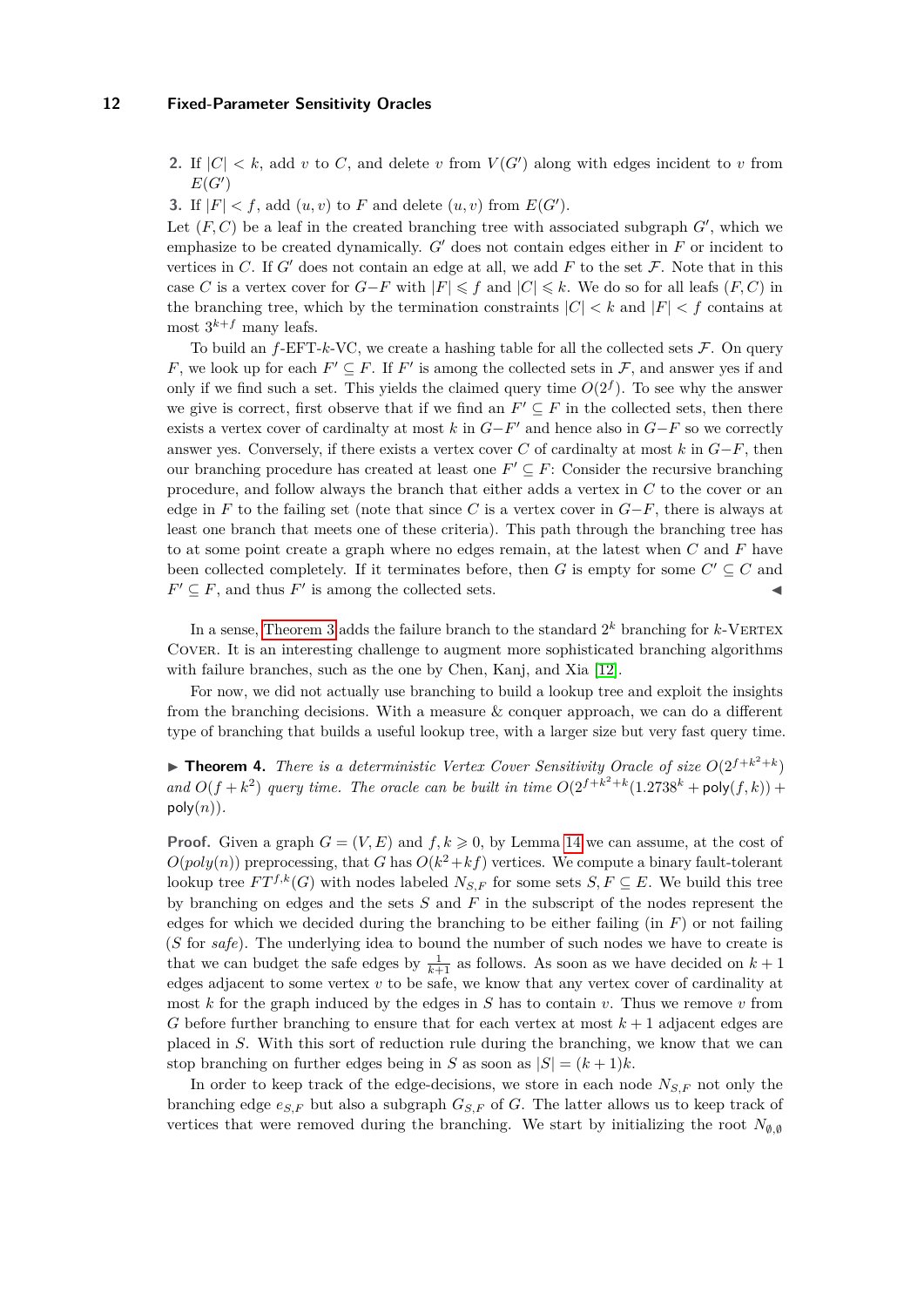storing  $G_{\emptyset,\emptyset} = G$  and  $e_{\emptyset,\emptyset} = \emptyset$ . For each node  $N_{S,F}$  with  $e_{S,F} = \emptyset$  and  $G_{S,F} \neq \emptyset$  do the following.

If there still exists an edge in  $G_{S,F}$  that is not in *S*, pick one such edge  $(u, v)$ , set  $e_{S,F} = (u, v)$ , and attach to  $N_{S,F}$  the following (at most) two children

- **1.** If  $|F| < f$ , attach with an arc labelled 0 a child node labeled  $N_{S,F'}$  where  $F' = F \cup (u, v)$ . Set  $G_{S,F'}$  to the graph obtained from  $G_{S,F}$  by deleting  $(u, v)$  and set  $e_{S,F'} = \emptyset$ .
- **2.** If  $|S| < k(k+1)$ , consider  $S' = S \cup \{(u, v)\}\$ and  $G' = G_{S,F}$ . If there exists a vertex in *G*′ , that is adjacent to more than *k* edges in *S* ′ , remove it from *G*′ along with incident edges. After exhaustive application of this reduction, attach with an arc labeled 1 a child node labeled  $N_{S',F}$  with  $G_{S',F} = G'$  and  $e_{S',F} = \emptyset$ .

If there exists no edge in  $G_{S,F}$  that is not contained in *S*, check if there exists a vertex cover of cardinality at most *k* in  $G - F$ . In case there exists such a cover, set  $G_{S,F} = \emptyset$ .

By the termination constraints  $|F| < f$  and  $|S| < k(k+1)$ , we see that this tree contains at most  $2^{f+k(k+1)}$  leafs. Further, the computation cost is bounded by  $O(2^{f+k^2+k}(1.2738^k +$  $poly(f, k)$  +  $poly(n)$ ), where the  $poly(f, k)$ -term includes the needed vertex/edge-deletions, and we use the current-best VERTEX COVER algorithm by Chen, Kanj, and Xia [\[12\]](#page-17-16) running in time  $O(1.2738^k + kn)$  for a graph on *n* vertices.

On query *F*, we use this lookup tree  $FT^{f,k}(G)$  as follows. We first build a dictionary for *F*. Then, starting at the root, we move from a node  $N_{S,F'}$  to one of its children via the arc labeled 0 if  $e_{S,F'} \in F$  and via the arc labeled 1 otherwise. We then answer yes if and only if this path in the lookup tree terminates in a node  $N_{S,F'}$  with  $G_{S,F'} = \emptyset$ . Since the depth of  $FT^{f,k}(G)$  is bounded by  $f + k(k+1)$ , this gives a query time in  $O(f + k^2)$ .

To show that this procedure gives the correct answer, first assume that on input  $F \subseteq E$ we answer with yes. This means that the path followed to answer the query in  $FT^{f,k}(G)$ terminated in some node  $N_{S,F'}$  with  $G_{S,F'} = \emptyset$ . The way we followed a path to answer query *F* ensured that  $F' \subseteq F$ . Now note that there are two possibilities that  $G_{S,F'}$  is the empty graph. One possibility is that during the construction we found a vertex cover of cardinality at most  $k$  in  $G - F'$ . In this case there obviously also exists a vertex cover of cardinality at most  $k$  in  $G - F$  and our answer is correct. The other possibility is that we removed all vertices with applications of the reduction in step 2. For every vertex that is removed in this step, we picked  $k+1$  edges adjacent to it into *S*. Hence if this procedure manages to delete all vertices from *V*, then  $(k+1)|V| \leq |S|$  which gives  $|V| \leq k$  and there trivially exists a vertex cover of cardinality at most *k* for every possible query *F*.

Conversely, assume that there exists a vertex cover *C* of cardinality at most *k* in *G*−*F*. Assume towards contradiction, that on query *F*, the path in  $FT^{f,k}(G)$  terminates in a node  $N_{S,F'}$  with  $G_{S,F'} \neq \emptyset$ . By the route we follow for answering the query *F*, we know that *F*<sup> $\prime$ </sup> ⊆ *F* and that *S* ∩ *F* =  $\emptyset$ . A leaf in the lookup tree with non-empty graph exists in two cases, either there was no edge to branch on and we did not find a suitable vertex cover (indicated by  $e_{S,F'} = \emptyset$ ), or there was an edge to branch on but there was no suitable child attached because of the termination rules  $(e_{S,F'} \neq \emptyset)$ .

If there was no edge to branch on,  $G_{S,F'}$  was not set to be empty, because there is no vertex cover of cardinality at most  $k$  in  $G - F'$ . In particular,  $C$  is not a vertex cover for *G*−*F*<sup>'</sup>. Since it is a vertex cover for *G*−*F*, it follows that the edges not covered by *C* are included in  $F \setminus F'$ . Since there was no edge to branch on, in particular all edges in  $F$  were deleted from  $G_{S,F'}$  during the construction of the lookup tree. In this case, an edge in  $F \setminus F'$ was deleted by step 2, because it was of the form  $(u, v)$  such that more than  $k$  edges in *S*<sup> $′$ </sup> ⊆ *S* are incident to *u*. Since  $(S' \cap F)$  ⊆  $(S \cap F) = \emptyset$ , it follows that *C* covers all edges in  $S'$ . To do so,  $C$  has to contain the vertex  $u$ , as otherwise  $C$  would have a cardinality of more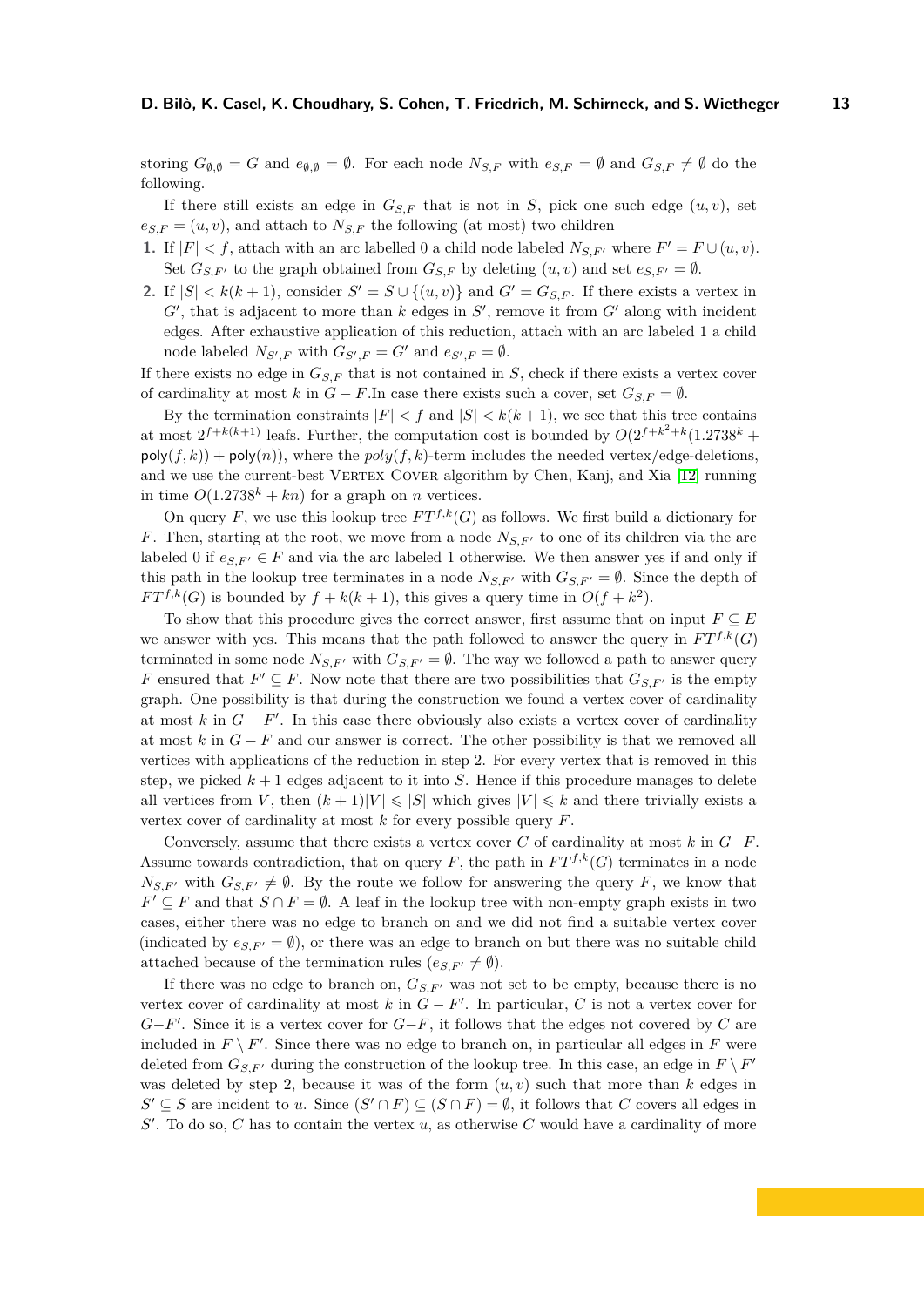than *k*. This means however that *C* also covers all edges in  $F \setminus F'$ , a contradiction.

If there exists an edge  $(u, v)$  in  $G_{S, F'}$  that is not in *S* but there was no suitable arc leading from the node  $N_{S,F'}$  the according budget has to be expired. In particular, if  $(u, v) \in F$ , there is no arc labeled 0 from  $N_{S,F'}$  because  $|F'| = f$ . Since however  $F' \subseteq F$ , this is not possible, without  $F' = F$  and thus  $(u, v) \notin F$ . For  $(u, v) \notin F$  there is no arc labeled 1 from  $N_{S,F'}$  because *S* contains  $k(k+1)$  edges from  $E \setminus F'$ . The reduction step used in 2 makes sure that there exists no vertex in  $G_{S,F'}$  that covers more than  $(k+1)$  edges in *S*. Since *C* in particular covers the edges in *S*, it has to contain *k* vertices that each cover exactly  $k + 1$ edges in *S*. By the reduction rule, this means that all vertices of *C* were deleted from  $G_{S,F'}$ . Thus  $(u, v)$  is an edge in *G* with  $\{u, v\} \cap C = \emptyset$  and  $(u, v) \notin F$ , a contradiction to *C* being a vertex cover in *G*−*F*.

At last, note that for answering the queries, we do not actually need the whole graphs  $G_{S,F}$  as information; we actually only need to distinguish between  $G_{S,F} = \emptyset$  and  $G_{S,F} \neq \emptyset$ . After building the tree, we can replace every graph  $G_{S,F} \neq \emptyset$  by a single vertex  $\{v\}$ , which reduces the overall space of the structure to  $O(2^{f+k^2+k^2})$ ). ◀

**Fault-Tolerant DSOs parameterized by the size of a vertex cover.** We conclude this section by showing an interesting connection between vertex cover and fault-tolerant DSOs. We recall that an *f*-edge/vertex fault-tolerant DSO is a data structure that reports the value  $d(s, t, G - F)$  when queried on two vertices *s* and *t*, and a set *F* of edges/vertices of *G* of size at most *f*. First of all, we observe that given a graph *G* and a failing set *F*, if the graph *G*−*F* has a vertex cover of size bounded by *k*, the distance between any pair  $(x, y)$  of vertices that are connected in  $G - F$  is upper bounded by 2*k*. This means that *d*(*x*, *y*, *G*−*F*) ≤ *d*(*x*, *y*, *G*) + 2*k*.

Further, we can use a vertex cover of *G* as a building block for a DSO.

 $\blacktriangleright$  **Theorem 15.** For any  $f \geq 1$ , any *n*-vertex, *m*-edge graph  $G = (V, E)$ , and *k*-vertex cover *C for G*, we can compute in polynomial time an *f*-DSO of size  $O(\min\{nk + fk^2, m\})$  with a *query time of* poly(*k, f*)*, that is, independently of the graph size.*

**Proof.** Let *H* be a graph whose vertex set is initially set to *C* and whose edge set is initially empty. We cycle through all pairs of vertices  $x, y \in C$  with distance at most 2 in *G*. If  $(x, y)$ is an edge in *G*, we add it to *H* as well. If the set  $S = N_G^{\text{out}}(x) \cap N_G^{\text{in}}(y)$  of common neighbors has at most f elements, we add them all to H with the respective edges  $(x, z)$  and  $(z, y)$  for all  $z \in S$ . Otherwise, that is if  $|S| \geq f + 1$ , we instead add a new vertex  $z'$  (not previously in *G* or *H*) and the edges  $(x, z')$  and  $(z', y)$ . In the end, *H* has  $O(fk^2)$  vertices and edges. The oracle stores *H* and all the edges between *v* and *C* for all vertices  $v \in V \backslash C$ , whence the total size is at most  $O(nk + fk^2)$ . To see why it is also in  $O(m)$ , observe that the only time we introduce new edges not previously in *G*, namely  $(x, z')$  and  $(z', y)$ , is if  $|S| \geq f + 1$ . In this case, we leave out the  $2|S| > 2$  edges from *x* to *S* and from *S* to *y* in *G*.

On query (*u, v, F*), we first compute the all-pairs distances in *H*−*F*. The anwer of the oracle depends on whether *u* or *v* are in the vertex cover *C*:

- $\blacksquare$  if *u, v* ∈ *C*, we simply return *d*(*u, v, H*−*F*);
- if  $u \notin C$  and  $v \in C$ , we return  $1 + \min\{d(x, v, H F) \mid x \in N_{G-F}^{\text{out}}(u) \cap V(H)\};$
- if *u* ∈ *C* and *v* ∉ *C*, we return 1 + min{ $d(u, y, H F) \mid y \in N_{G-F}^{\text{in}}(v) \cap V(H)$ };
- if  $u, v \notin C$ , we return  $2+\min\{d(x, y, H-F) \mid x \in N^{\text{out}}_{G-F}(u) \cap V(H); y \in N^{\text{in}}_{G-F}(v) \cap V(H)\}.$

The correctness simply follows from the fact that *f* edge failures cannot disconnect two vertices x and y in *H* if they have  $|S| \geq f + 1$  common neighbors. Also, both the first and last edge of any shortest path between *u* and *v* in  $G - F$  is covered by  $C$ .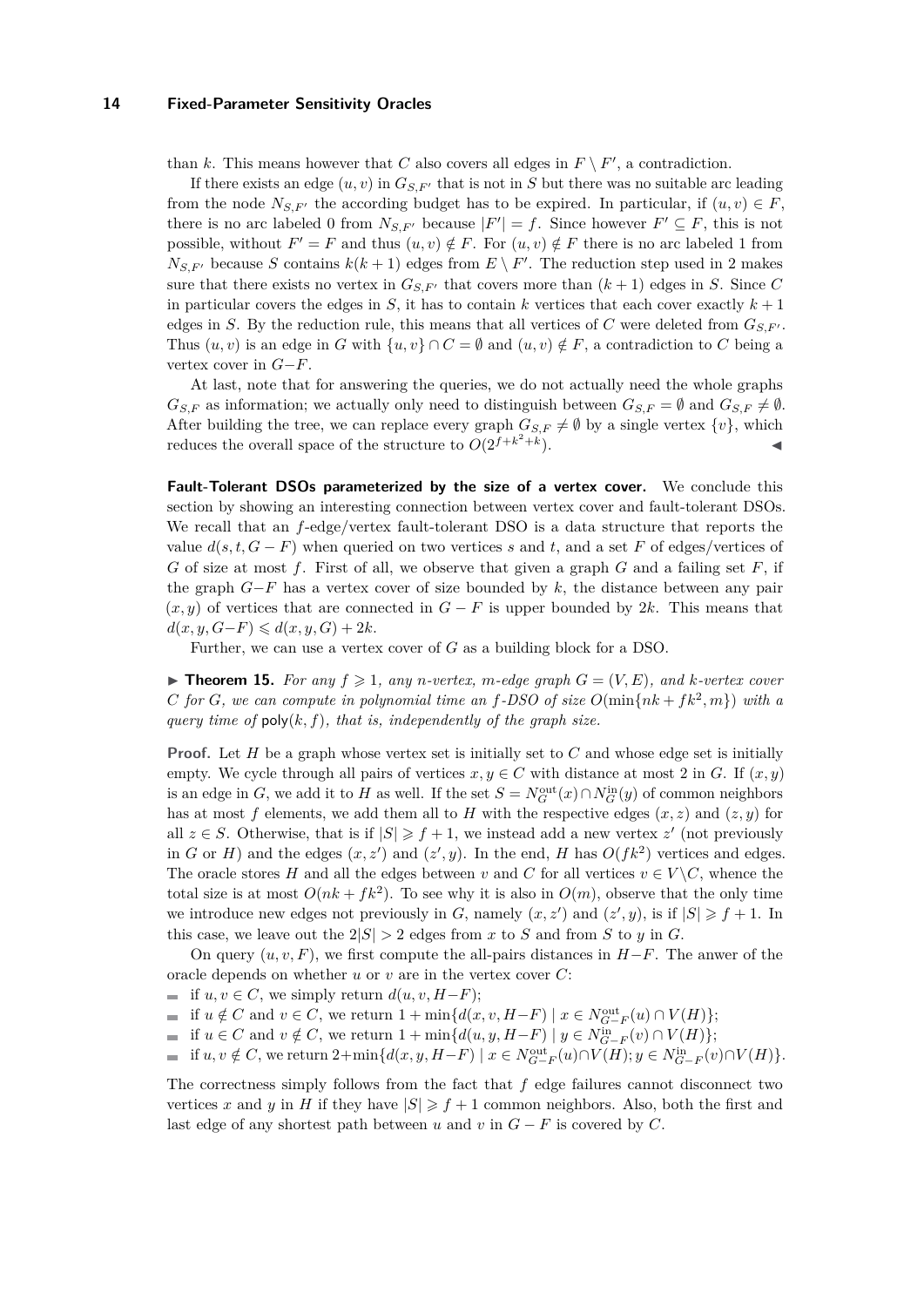Note that all operations on *H* are polynomial in the size of *H*, and hence only depend on *k* and *f*. Further, each vertex outside of *C* only has neighbors in *C* which means that checking their neighborhood and cross-checking if the corresponding edge is in *F* only requires time in  $O(k + f)$ . The total query time is thus bounded of order  $poly(k, f)$ .

# <span id="page-14-0"></span>**4 Fault-Tolerant Distance Preservers of Bounded-Stretch**

Let  $G = (V, E)$  be a directed graph,  $s \in V$  be a source vertex, and k a parameter. In this section we first consider the problem of computing an  $(f, k)$ -EFT-BFS of  $G$ , i.e., a sparse subgraph *H* of *G* such that, for every vertex  $v \in V$  and every subset  $F \subseteq E$  of size  $|F| \leq f$ for which  $d(s, v, G-F) \leq d(s, v, G) + k$  holds, we have  $d(s, v, H-F) = d(s, v, G-F)$ . Our results can be extended to handle also vertex failures, but the parameter *k* doubles as for *k*-Path problem. We only present the results for edge failures. We present an algorithm that computes a sparse  $(f, k)$ -EFT-BFS of *G* with  $2^{O(fk)}n$  edges.

Let *T* be a shortest path tree of *G* rooted at *s*. Define LEVEL $(v)$  to be depth of *v* in *T*, that is, we have LEVEL(*v*) =  $d(s, v, G)$ . For a pair  $(v, F)$ , let  $P_{v, F}$  denote (an arbitrary fixed) *replacement path*, a shortest path from *s* to *v* in the graph *G*−*F*. Let  $e_1 = (a_1, b_1), \ldots, e_L = (a_L, b_L)$  be the  $L = d(s, v, G - F)$  (not necessarily consecutive) edges of  $P_{v,F}$ . We define  $X(P_{v,F})$  to be the sequence of length *L* whose  $i^{th}$  entry is

$$
X(P_{v,F})_i = 1 + \text{LEVEL}(a_i) - \text{LEVEL}(b_i).
$$

Observe that for each edge  $(a, b) \in P_{v,F}$ , with *a* appearing before *b* in *P*, we have LEVEL(*b*)  $\leq$ LEVEL(a) + 1. Thus, all entries of sequence  $X(P_{v,F})$  are non-negative. Let  $X^+(P_{v,F})$  be restriction of  $X(P_{v,F})$  to positive integers. The following lemma presents an important property of sequence  $X^+(P_{v,F})$ .

<span id="page-14-1"></span>▶ **Lemma 16.** *For each*  $v \in V$  *and*  $F \subseteq E$  *with*  $|F| \leq f$ , *the sum of entries in*  $X^+(P_{v,F})$  *is equal to*  $d(s, v, G - F) - d(s, v, G)$ *.* 

**Proof.** Let  $e_1 = (a_1, b_1), \ldots, e_L = (a_L, b_L)$  be the edges of  $P_{v,F}$ . We can rearrange them such that  $a_1$  is the source *s* and  $b_L = v$  the target without affecting the sum over the entries of the sequence  $x \in X^+(P_{v,F})$ . We get

$$
\sum_{x \in X^+(P_{v,F})} x = \sum_{x \in X(P_{v,F})} x = \sum_{i=1}^L (1 + \text{Levet}(a_i) - \text{Levet}(b_i))
$$
  
= 
$$
\sum_{i=1}^L 1 + (\text{Levet}(a_1) - \text{Levet}(b_L)) = d(s, v, G - F) - d(s, v, G).
$$

Let  $\mathcal Y$  denote the set of all sequences of positive integers whose sum is bounded by  $k$ . We have  $|\mathcal{Y}| = 2^k - 1$ . Given a sequence  $Y = (y_1, y_2, \dots, y_t) \in \mathcal{Y}$ , we define an auxiliary directed graph  $\mathcal{G}_Y$  on  $(t+1)n$  vertices as follows.

- The vertex set of  $\mathcal{G}_Y$  is initialized to  $t + 1$  copies of set *V*, denoted by  $V_Y^0, V_Y^1, \ldots, V_Y^t$ . m. The copy of vertex  $v \in V$  in the set  $V_Y^i$  is denoted by  $v_Y^i$ .
- For  $0 \leq i \leq t$  and  $e = (a, b) \in E$ , we add a directed edge  $(a_Y^i, b_Y^i)$  to  $\mathcal{G}_Y$  if and only if  $\text{Lev}\text{EL}(b) - \text{Lev}\text{EL}(a) = 1.$
- For  $1 \leq i \leq t$  and  $e = (a, b) \in E$ , we add directed edge  $(a_Y^{i-1}, b_Y^i)$  to  $\mathcal{G}_Y$  if and only if  $1 + \text{LevEL}(a) - \text{LevEL}(b) = y_i.$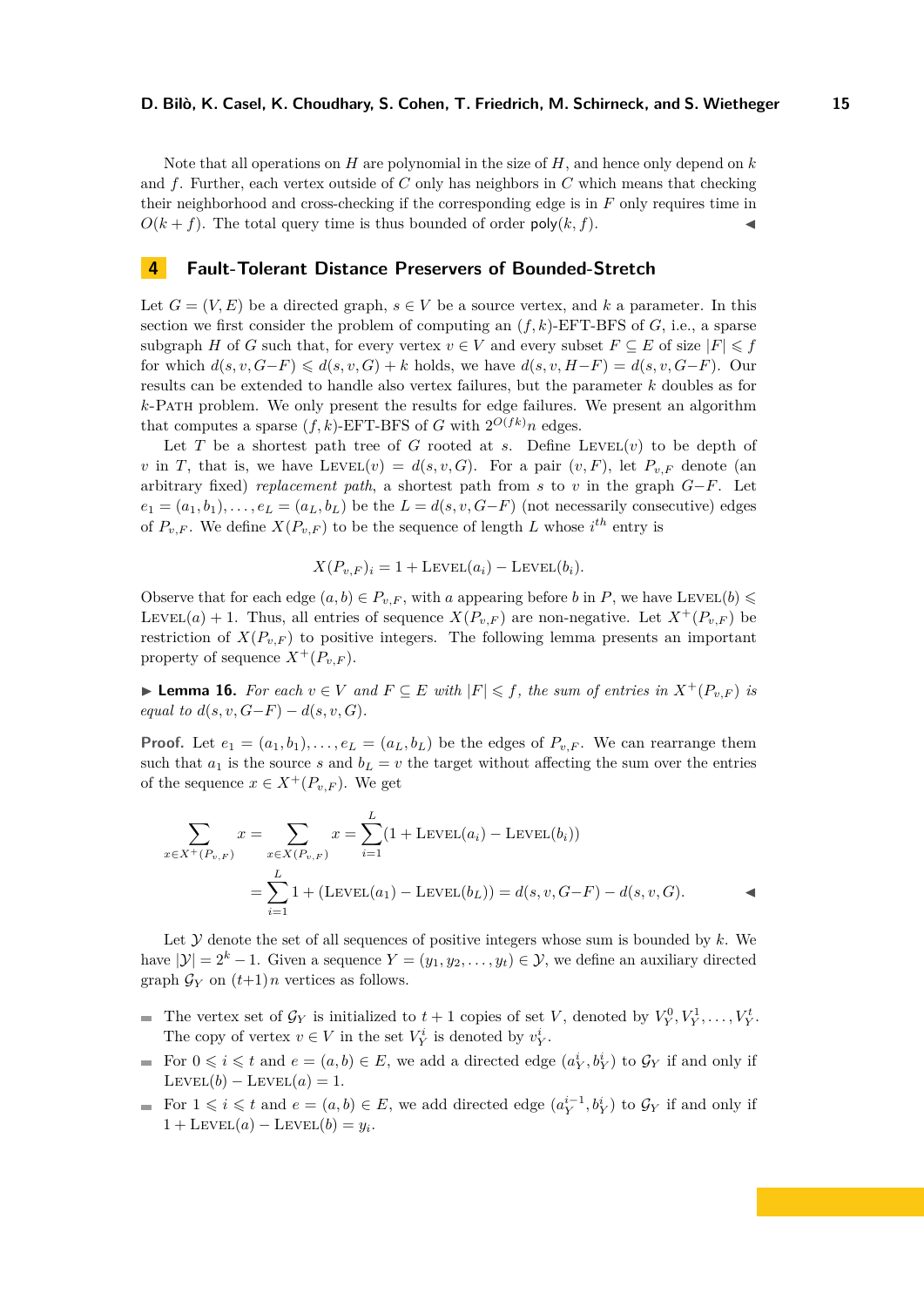We now define the projection  $\phi$  of entities in graph  $\mathcal{G}_Y$  to the original graph *G*. For a vertex  $v_Y^i \in V(\mathcal{G}_Y)$ , the projection  $\phi(v_Y^i)$  is just the vertex v. For an edge  $(a_Y^i, b_Y^j) \in E(\mathcal{G}_Y)$ , we define,  $\phi(a_Y^i, b_Y^j)$  to be the edge  $(a, b) \in E(G)$ . For a subset *F* of edges in *G*, we define  $\phi^{-1}(F)$ to be the set of all those edges  $(a_Y^i, b_Y^j)$  in  $\mathcal{G}_\mathcal{Y}$  for which  $\phi(a_Y^i, b_Y^j)$  lies in *F*. Observe that, for any sequence  $Y = (y_1, y_2, \ldots, y_t) \in \mathcal{Y}$ , it holds that  $|\phi^{-1}(F)| \leq (t+1)|F| \leq (k+1)|F|$ .

<span id="page-15-0"></span>▶ **Lemma 17.** *Consider a triplet*  $(v, F, Y)$ *, where*  $v \in V$ *,*  $F \subseteq E$  *has size at most*  $f$ *, and Y* =  $(y_1, \ldots, y_t)$  ∈ *Y. There is an s-v-path P in G*−*F satisfying*  $X^+(P) = Y$  *if and only if there is a path from*  $s_Y^0$  *to*  $v_Y^t$  *in*  $\mathcal{G}_Y - \phi^{-1}(F)$ *.* 

**Proof.** First, suppose there is a path *P* from *s* to *v* in  $G$ −*F* satisfying  $X^+(P) = Y$ . Let  $e_1 =$  $(a_1, b_1), \ldots, e_t = (a_t, b_t)$  be the edges in *P* with  $X^+(P_{v,F})_i = 1 + \text{LEVEL}(a_i) - \text{LEVEL}(b_i) > 0$ . Observe that the  $e_i$  need not to be consecutive in *P*. By assumption, for any  $1 \leq i \leq t$ , the edge  $(a_i, b_i)$  satisfies  $1 + \text{LevEL}(a_i) - \text{LevEL}(b_i) = y_i$ , whence edge  $((a_i)_{Y}^{i-1}, (b_i)_{Y}^{i})$  is present in  $\mathcal{G}_Y - \phi^{-1}(F)$ . Now for the remaining edges  $(x, y)$  of *P* with  $(1 + \text{LEVEL}(x) - \text{LEVEL}(y)) = 0$ , we have that  $(x^i, y^i)$  exists in  $\mathcal{G}_Y - \phi^{-1}(F)$  for every  $0 \leq i \leq t$ . This shows that there is a path from  $s_Y^0$  to  $v_Y^t$  in  $\mathcal{G}_Y - \phi^{-1}(F)$ .

Conversely, suppose  $Q = (w_1, \ldots, w_L)$  is a path from  $s_Y^0$  to  $v_Y^t$  in  $\mathcal{G}_Y - \phi^{-1}(F)$ . Then  $\phi(Q) = ((\phi(w_1), \ldots, \phi(w_L))$  is a path from *s* to *v* in *G*−*F*. By the definition of graph  $\mathcal{G}_Y$ , the sequence  $X^+(\phi(Q))$  is the same as *Y*.

We designate  $s_Y^0$  as the source of  $\mathcal{G}_Y$ . We compute a fault-tolerant reachability preserver  $\mathcal{H}_Y$  of  $\mathcal{G}_Y$  that satisfies the condition that upon failure of any set  $\mathcal{F} \subseteq E(\mathcal{G}_Y)$  of at most  $f(k+1)$  edges, the vertices reachable from  $s_Y^0$  in  $\mathcal{G}_Y - \mathcal{F}$  is identical to vertices reachable from  $s_Y^0$  in  $\mathcal{H}_Y$  –  $\mathcal{F}$ . Baswana, Choudhary, and Roditty [\[4\]](#page-16-7) showed how to compute, for any graph with *n* vertices and *m* edges, a sparse *f*-fault-tolerant reachability preserver in time  $O(\min\{2^f, fn\} \cdot mn)$ , in which the in-degree of each vertex is bounded by  $2^f$ . Thus  $\mathcal{H}_Y$  contains at most  $(t+1)2^{f(t+1)}n \leq (k+1)2^{f(k+1)}n$  edges, and is computable in  $O(\min\{2^{f(k+1)}, fkn\} \cdot k^2mn)$  time.

For each  $Y \in \mathcal{Y}$ , we compute a subgraph  $H_Y$  of G by just applying projection map  $\phi$ over edges of  $\mathcal{H}_Y$ . In other words, for each edge  $e = (a, b)$  in *G*, we include *e* in  $H_Y$  if and only if  $\phi^{-1}(e) \cap E(\mathcal{H}_{\mathcal{Y}})$  is non-empty. Therefore,  $H_Y$  contains at most  $(k+1)2^{f(k+1)}n$  edges. The following lemma is immediate corollary of [Lemma 17.](#page-15-0)

<span id="page-15-1"></span>▶ **Lemma 18.** For any triplet  $(v, F, Y)$ , where  $v \in V$ ,  $F \subseteq E$  has size at most f, and  $Y = X^+(P_{v,F})$ , the subgraph  $H_Y-F$  satisfies  $d(s, v, H_Y-F) = d(s, v, G-F)$ .

Finally, let *H* be a graph obtained by taking union of edges in  $H_Y$  for all  $y \in \mathcal{Y}$ . There are at most  $|\mathcal{Y}|(k+1)2^{f(k+1)}n$  edges in *H*, which is in  $2^{O(fk)}n$ . By Lemmas [16](#page-14-1) and [18,](#page-15-1) and the definition of  $Y$  as the set of positive integer sequences with sum at most  $k$ , it follows that *H* is a  $(f, k)$ -FT-BFS. We obtain the following result.

 $\triangleright$  **Theorem 19** [\(Theorem 6](#page-4-3) with explicit exponents). For any parameters  $f, k \geq 1$  and directed *graph G* with *n* vertices and *m* edges, we can compute in time  $O(\min\{2^{fk+f+k}, 2^kfkn\} \cdot k^2mn)$ *time an*  $(f, k)$ -EFT-BFS with  $O(2^{fk + f + k}k \cdot n)$  edges.

We now turn to the design of an *f*-edge fault-tolerant distance sensitivity oracles that, when queried on a pair  $(t, F)$ , where v is a vertex of *G* and *F* is a set of at most *f* edges of *G*, is able to decide whether  $d(s, t, G - F) \leq d(s, t, G) + k$  or not. We use the Monte Carlo fault-tolerant reachability oracle  $D$  designed by Brand and Saranurak [\[33\]](#page-18-9) for directed graphs. This oracle, when queried on a triple  $(s, t, F)$ , where *s* and *t* are two vertices of *G*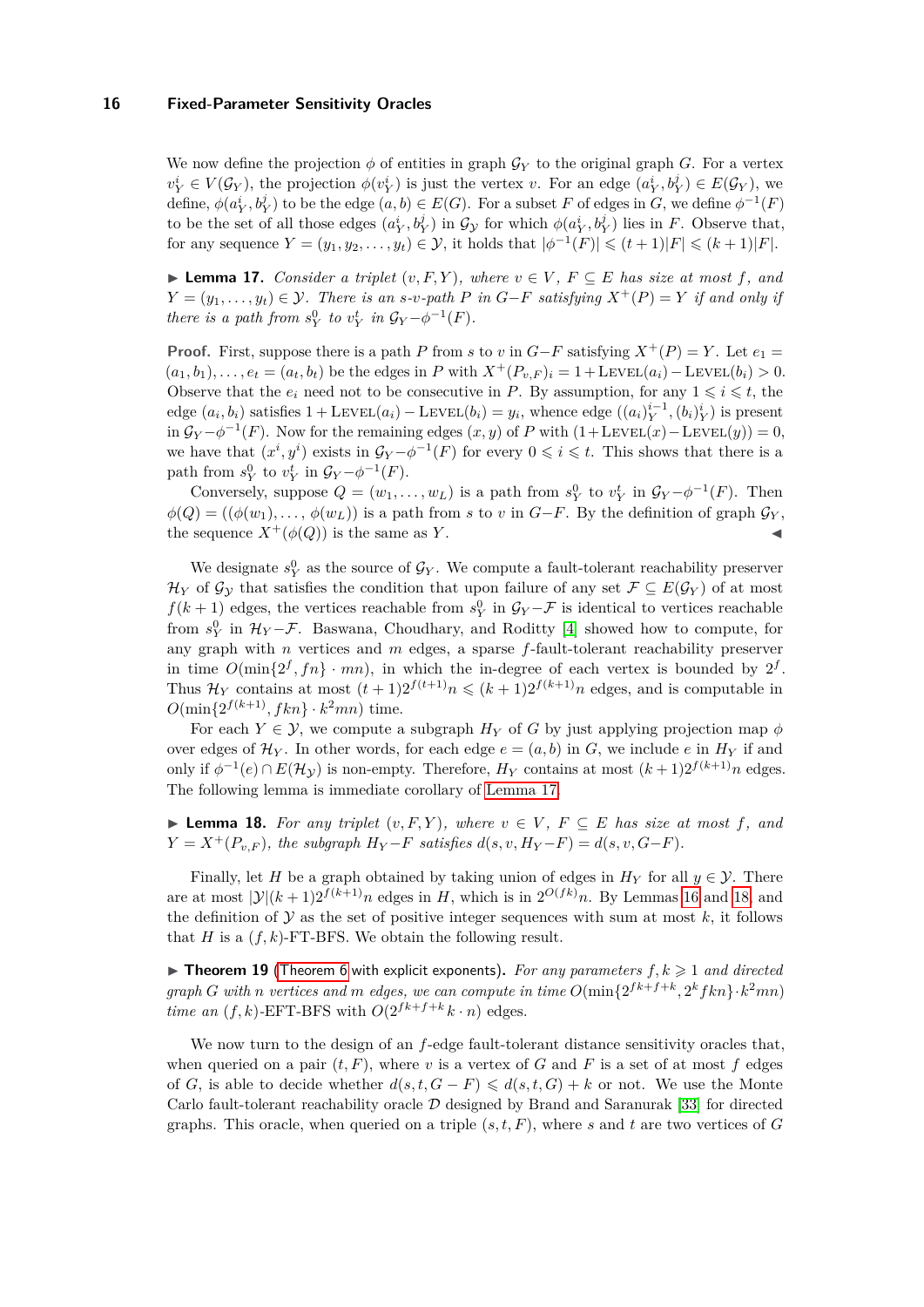and *F* is a subset of vertices and edges of *G*, reports whether or not *t* is reachable from *s* in *G* − *F* in  $O(|F|^{ω})$  time. The preprocessing time of  $\mathcal{D}$  is  $O(n^ω)$  and the space<sup>[8](#page-16-8)</sup> in  $O(n^2)$ . We must note here that  $D$  is a randomized Monte Carlo oracle and the answer to each query is correct with high probability, i.e. the oracle may return incorrect answer with probability at most  $1/n^c$ , for any constant *c*.

We compute such an oracle for each of the graphs  $\mathcal{G}_Y, Y \in \mathcal{Y}$ , that is resilient to up to  $f(k+1)$  failures. The time to compute  $\mathcal{D}(G_Y)$  for each *y* is  $O(|\mathcal{Y}|(kn)^{\omega}) = O(2^k(kn)^{\omega})$ . The total size of our data structure is  $O(2^k(kn)^2)$ . The algorithm to check for a query pair (*v, F*), whether or not the *s*-*v*-distance in *G* and *G*−*F* differ by an additive term of at most *k* is as follows. For each  $Y = (y_1, \ldots, y_t) \in \mathcal{Y}$ , we use  $\mathcal{D}(\mathcal{G}_Y)$  to check if there is a path from  $s_Y^0$  to  $v_Y^t$  in  $\mathcal{G}_Y - \phi^{-1}(F)$ . If the answer is negative for all choices of *Y*, we report that *s*-*v*-distance increases by more than *k*, otherwise we report that the distances differ by at most *k*. The query time of our oracle is  $O(|\mathcal{Y}| |\phi^{-1}(F)|^{\omega})$  which is at most  $O(2^k(fk)^{\omega})$ . The correctness follows from Lemma [17.](#page-15-0) Our oracle is randomized Monte Carlo since the reachability oracle by Brand and Saranurak [\[33\]](#page-18-9) is inherently randomized. This concludes the proof of [Theorem 7](#page-5-3) (restated below).

 $\blacktriangleright$  **Theorem 7.** For any parameters  $f, k \geq 1$  and directed graph  $G = (V, E)$  with designated *source*  $s \in V$ , there is a Monte Carlo oracle of size  $O(2^k k^2 \cdot n^2)$  that, for any pair  $(v, F)$  where *v* ∈ *V* and  $F \subseteq E$  *has size at most*  $f$ *, reports w.h.p. whether*  $d(s, t, G-F) \leq d(s, t, G) + k$  *in time*  $O(2^k(fk)^\omega)$ *. The oracle is computable in time*  $O(2^k k^\omega \cdot n^\omega)$ *, independent of f.* 

#### **References**

- <span id="page-16-0"></span>**1** Abu Reyan Ahmed, Greg Bodwin, Faryad Darabi Sahneh, Keaton Hamm, Mohammad Javad Latifi Jebelli, Stephen G. Kobourov, and Richard Spence. Graph spanners: A tutorial review. *Computer Science Review*, 37:100253, 2020. [doi:10.1016/j.cosrev.2020.100253](https://doi.org/10.1016/j.cosrev.2020.100253).
- <span id="page-16-4"></span>**2** Josh Alman, Matthias Mnich, and Virginia Vassilevska Williams. Dynamic Parameterized Problems and Algorithms. *ACM Transactions on Algorithms*, 16:45:1–45:46, 2020. [doi:](https://doi.org/10.1145/3395037) [10.1145/3395037](https://doi.org/10.1145/3395037).
- <span id="page-16-6"></span>**3** Josh Alman and Virginia Vassilevska Williams. A Refined Laser Method and Faster Matrix Multiplication. In *Proceedings of the 32nd Symposium on Discrete Algorithms (SODA)*, pages 522–539, 2021. [doi:10.1137/1.9781611976465.32](https://doi.org/10.1137/1.9781611976465.32).
- <span id="page-16-7"></span>**4** Surender Baswana, Keerti Choudhary, and Liam Roditty. Fault Tolerant Subgraph for Single Source Reachability: Generic and Optimal. In *Proceedings of the 48th Symposium on Theory of Computing (STOC)*, pages 509–518, 2016. [doi:10.1145/2897518.2897648](https://doi.org/10.1145/2897518.2897648).
- <span id="page-16-5"></span>**5** Ivona Bezáková, Radu Curticapean, Holger Dell, and Fedor V. Fomin. Finding Detours is Fixed-Parameter Tractable. *SIAM Journal on Discrete Mathematics*, 33:2326–2345, 2019. [doi:10.1137/17M1148566](https://doi.org/10.1137/17M1148566).
- <span id="page-16-1"></span>**6** Davide Bilò, Sarel Cohen, Tobias Friedrich, and Martin Schirneck. Space-Efficient Fault-Tolerant Diameter Oracles. In *Proceedings of the 46th International Symposium on Mathematical Foundations of Computer Science (MFCS)*, pages 18:1–18:16, 2021. [doi:10.4230/LIPIcs.](https://doi.org/10.4230/LIPIcs.MFCS.2021.18) [MFCS.2021.18](https://doi.org/10.4230/LIPIcs.MFCS.2021.18).
- <span id="page-16-2"></span>**7** Davide Bilò, Sarel Cohen, Tobias Friedrich, and Martin Schirneck. Near-Optimal Deterministic Single-Source Distance Sensitivity Oracles. In *Proceedings of the 29th European Symposium on Algorithms (ESA)*, pages 18:1–18:17, 2021. [doi:10.4230/LIPIcs.ESA.2021.18](https://doi.org/10.4230/LIPIcs.ESA.2021.18).
- <span id="page-16-3"></span>**8** Greg Bodwin, Michael Dinitz, and Caleb Robelle. Optimal Vertex Fault-Tolerant Spanners in Polynomial Time. In *Proceedings of the 32nd Symposium on Discrete Algorithms (SODA)*, pages 2924–2938, 2021. [doi:10.1137/1.9781611976465.174](https://doi.org/10.1137/1.9781611976465.174).

<span id="page-16-8"></span><sup>&</sup>lt;sup>8</sup> In [\[33\]](#page-18-9), this is phrased as  $O(n^2 \log n)$  *bits* of space.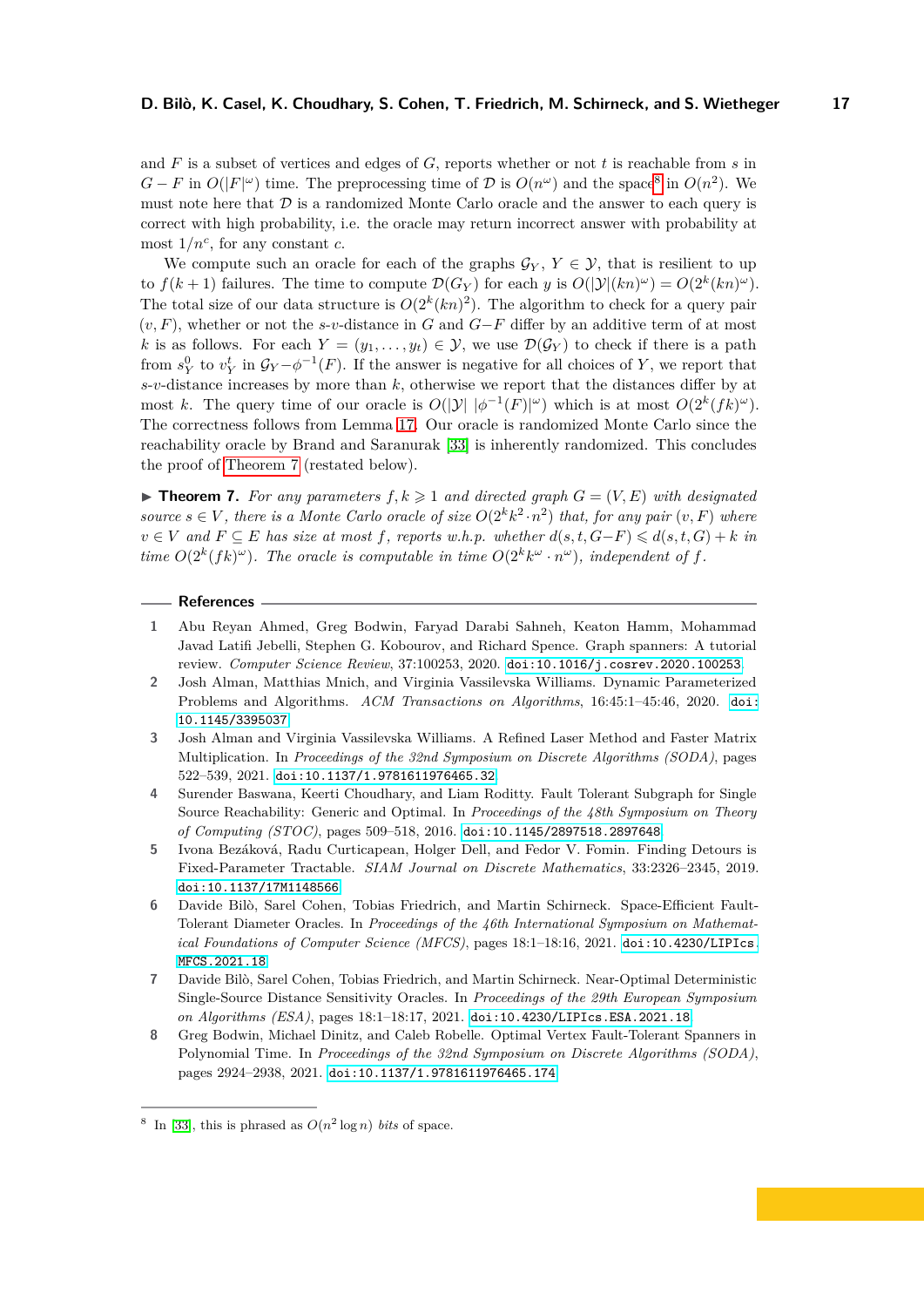- <span id="page-17-11"></span>**9** Greg Bodwin, Fabrizio Grandoni, Merav Parter, and Virginia Vassilevska Williams. Preserving Distances in Very Faulty Graphs. In *Proceedings of the 44th International Colloquium on Automata, Languages, and Programming, (ICALP)*, pages 73:1–73:14, 2017. [doi:10.4230/](https://doi.org/10.4230/LIPIcs.ICALP.2017.73) [LIPIcs.ICALP.2017.73](https://doi.org/10.4230/LIPIcs.ICALP.2017.73).
- <span id="page-17-15"></span>**10** Jonathan F. Buss and Judy Goldsmith. Nondeterminism Within P. *SIAM Journal on Computing*, 22:560–572, 1993. [doi:10.1137/0222038](https://doi.org/10.1137/0222038).
- <span id="page-17-6"></span>**11** Shiri Chechik, Sarel Cohen, Amos Fiat, and Haim Kaplan.  $(1 + \epsilon)$ -Approximate *f*-Sensitive Distance Oracles. In *Proceedings of the 28th Symposium on Discrete Algorithms (SODA)*, pages 1479–1496, 2017. [doi:10.1137/1.9781611974782.96](https://doi.org/10.1137/1.9781611974782.96).
- <span id="page-17-16"></span>**12** Jianer Chen, Iyad A. Kanj, and Ge Xia. Improved Upper Bounds for Vertex Cover. *Theoretical Computer Science*, 411:3736–3756, 2010. [doi:10.1016/j.tcs.2010.06.026](https://doi.org/10.1016/j.tcs.2010.06.026).
- <span id="page-17-5"></span>**13** Jiehua Chen, Wojciech Czerwinski, Yann Disser, Andreas E. Feldmann, Danny Hermelin, Wojciech Nadara, Marcin Pilipczuk, Michał Pilipczuk, Manuel Sorge, Bartlomiej Wróblewski, and Anna Zych-Pawlewicz. Efficient Fully Dynamic Elimination Forests with Applications to Detecting Long Paths and Cycles. In *Proceedings of the 32nd Symposium on Discrete Algorithms (SODA)*, pages 796–809, 2021. [doi:10.1137/1.9781611976465.50](https://doi.org/10.1137/1.9781611976465.50).
- <span id="page-17-8"></span>**14** Marek Cygan, Fedor V. Fomin, Lukasz Kowalik, Daniel Lokshtanov, Dániel Marx, Marcin Pilipczuk, Michał Pilipczuk, and Saket Saurabh. *Parameterized Algorithms*. Springer, Cham, Switzerland, 2015. [doi:10.1007/978-3-319-21275-3](https://doi.org/10.1007/978-3-319-21275-3).
- <span id="page-17-9"></span>**15** Rodney G. Downey and Michael R. Fellows. *Fundamentals of Parameterized Complexity*. Texts in Computer Science. Springer, London, UK, 2013. [doi:10.1007/978-1-4471-5559-1](https://doi.org/10.1007/978-1-4471-5559-1).
- <span id="page-17-14"></span>**16** Fedor V. Fomin, Daniel Lokshtanov, Fahad Panolan, Saket Saurabh, and Meirav Zehavi. Long Directed (*s, t*)-path: FPT Algorithm. *Information Processing Letters*, 140:8–12, 2018. [doi:10.1016/j.ipl.2018.04.018](https://doi.org/10.1016/j.ipl.2018.04.018).
- <span id="page-17-7"></span>**17** Fedor V. Fomin, Daniel Lokshtanov, and Saket Saurabh. Efficient Computation of Representative Sets with Applications in Parameterized and Exact Algorithms. In *Proceedings of the 25th Symposium on Discrete Algorithms (SODA)*, pages 142–151, 2014. [doi:](https://doi.org/10.1137/1.9781611973402.10) [10.1137/1.9781611973402.10](https://doi.org/10.1137/1.9781611973402.10).
- <span id="page-17-0"></span>**18** Fabrizio Grandoni and Virginia Vassilevska Williams. Faster Replacement Paths and Distance Sensitivity Oracles. *ACM Transaction on Algorithms*, 16:15:1–15:25, 2020. [doi:10.1145/](https://doi.org/10.1145/3365835) [3365835](https://doi.org/10.1145/3365835).
- <span id="page-17-1"></span>**19** Yong Gu and Hanlin Ren. Constructing a Distance Sensitivity Oracle in *O*(*n* <sup>2</sup>*.*<sup>5794</sup>*M*) Time. In *Proceedings of the 48th International Colloquium on Automata, Languages, and Programming (ICALP)*, pages 76:1–76:20, 2021. [doi:10.4230/LIPIcs.ICALP.2021.76](https://doi.org/10.4230/LIPIcs.ICALP.2021.76).
- <span id="page-17-12"></span>**20** Torben Hagerup, Peter Bro Miltersen, and Rasmus Pagh. Deterministic Dictionaries. *Journal of Algorithms*, 41:69–85, 2001. [doi:10.1006/jagm.2001.1171](https://doi.org/10.1006/jagm.2001.1171).
- <span id="page-17-4"></span>**21** Yoichi Iwata and Keigo Oka. Fast Dynamic Graph Algorithms for Parameterized Problems. In *Proceedings of the 14th Scandinavian Workshop on Algorithm Theory (SWAT)*, pages 241–252, 2014. [doi:10.1007/978-3-319-08404-6\\_21](https://doi.org/10.1007/978-3-319-08404-6_21).
- <span id="page-17-2"></span>**22** William Lochet, Daniel Lokshtanov, Pranabendu Misra, Saket Saurabh, Roohani Sharma, and Meirav Zehavi. Fault Tolerant Subgraphs with Applications in Kernelization. In *Proceeings of the 11th Innovations in Theoretical Computer Science Conference (ITCS)*, pages 47:1–47:22, 2020. [doi:10.4230/LIPIcs.ITCS.2020.47](https://doi.org/10.4230/LIPIcs.ITCS.2020.47).
- <span id="page-17-3"></span>**23** Pranabendu Misra. On Fault Tolerant Feedback Vertex Set. *CoRR*, abs/2009.06063, 2020. ArXiv preprint. URL: <https://arxiv.org/abs/2009.06063>.
- <span id="page-17-13"></span>**24** Michael Mitzenmacher and Eli Upfal. *Probability and Computing*. Cambridge University Press, New York, NY, USA, 2nd edition, 2017.
- <span id="page-17-10"></span>**25** Rolf Niedermeier. *Invitation to Fixed-Parameter Algorithms*. Oxford Lecture Series in Mathematics and Its Applications. Oxford University Press, Oxford, UK, 2006. [doi:10.1093/](https://doi.org/10.1093/acprof:oso/9780198566076.001.0001) [acprof:oso/9780198566076.001.0001](https://doi.org/10.1093/acprof:oso/9780198566076.001.0001).